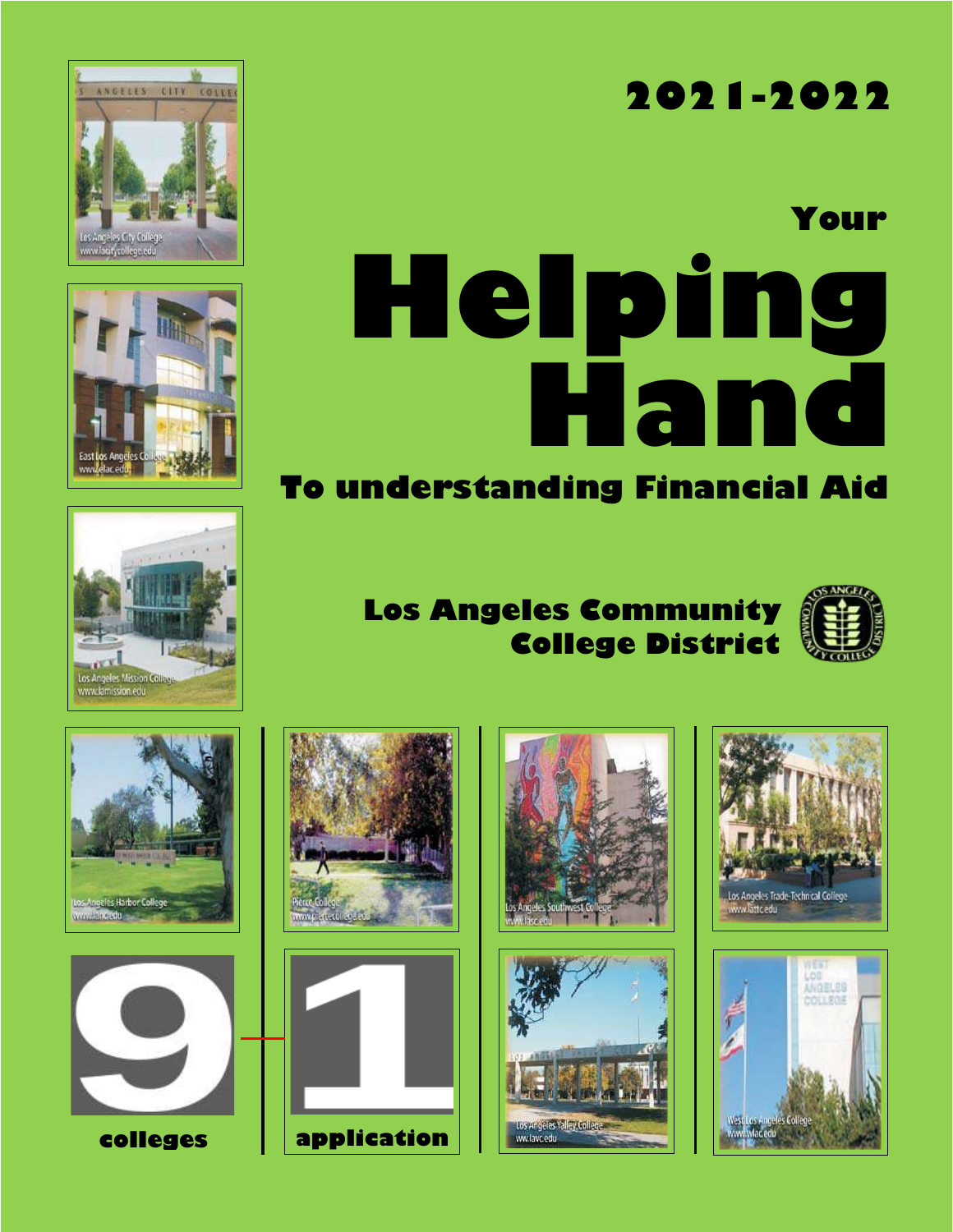# Message from the Financial Aid Office

Dear Student,

Welcome to our college and the financial aid office.

An education is one of the most important investments you will make for yourself. We know your decision to attend our college will prove to be rewarding. Our office is proud of our college and of our graduates. We will do our utmost to help you keep your financial concerns manageable and achieve your educational goals.

Financial aid can be a complex topic. Our office has a committed team of professionals who are ready to assist and help you understand the financial aid process. Timely and responsible delivery of your financial aid requires a close partnership among you, this office, and several other entities. This guide is designed to assist you in understanding your responsibilities as a financial aid recipient.

Please read the information contained in this guide – it should answer most of your questions including those regarding your obligations when you receive financial aid funds. If you have additional questions or concerns, do not hesitate to visit us on the web or give us a call.

We wish you success in achieving your academic goals.

- The Financial Aid Office

*This printed publication seeks to provide a general understanding of financial aid services at the time of publication. For the most current information we ask that you review our online publication for the Helping Hand on the LACCD website which is updated more frequently. This publication was first printed on August 17, 2021*

*http:laccd.edu.Students/FinancialAid/Pages/Your-Helping-Hand.aspx*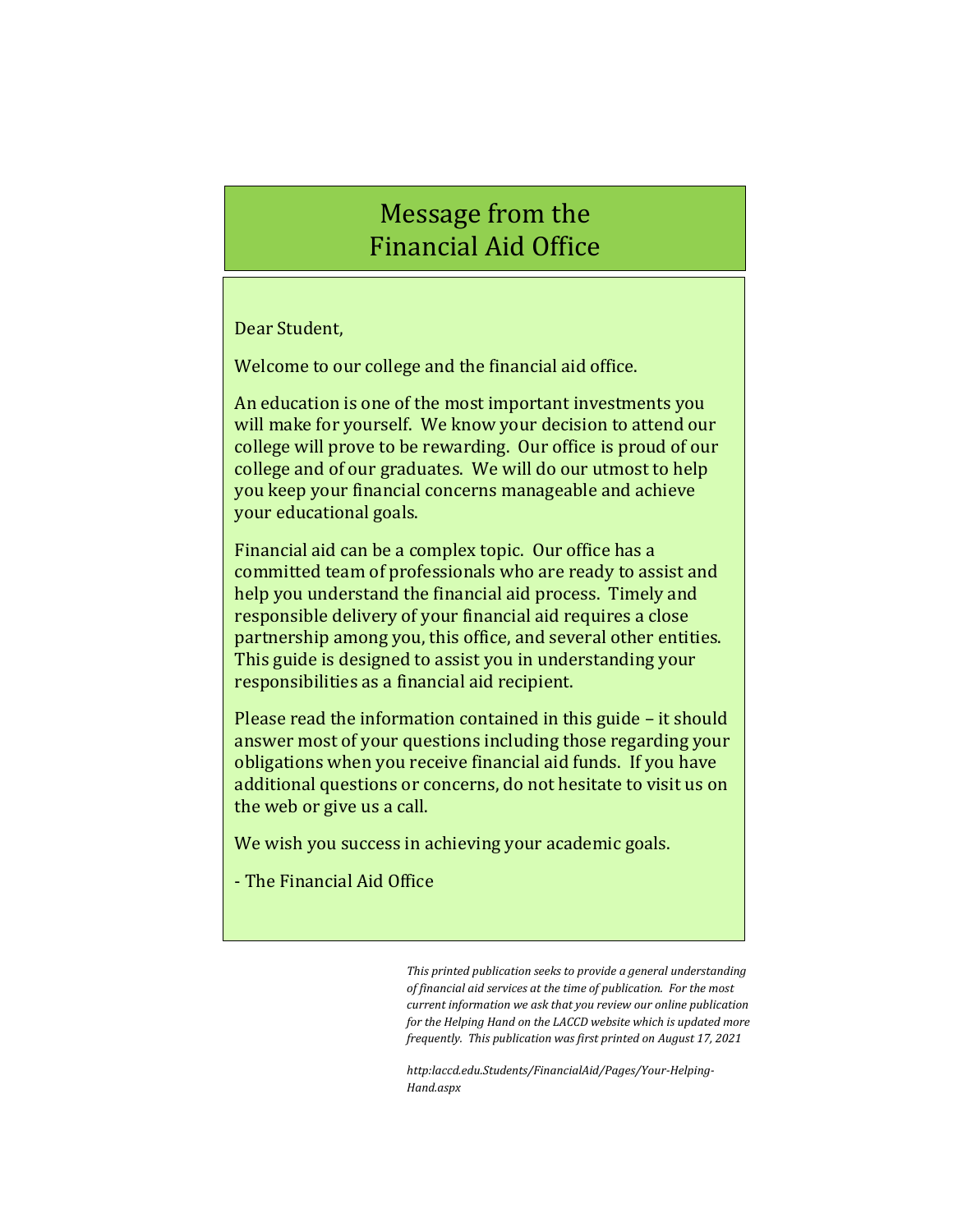## **LOS ANGELES COMMUNITY COLLEGE DISTRICT (LACCD)**

#### **East Los Angeles College [ELAC] (001222 FAFSA) (022260 CA Dream Act Application)** 1301 Avenida Cesar Chavez Monterey Park, California 91754 (323) 265-8738

**Los Angeles City College [LACC] (001223)** 855 North Vermont Avenue Los Angeles, California 90029 (323) 953-4000 x2010 [lacitycollege.edu](http://www.lacitycollege.edu/)

[elac.edu](http://www.elac.edu/)

**Los Angeles Harbor College [LAHC] (001224)** 1111 Figueroa Place Wilmington, California 90744 (310) 233-4320 [lahc.edu](http://www.lahc.edu/)

**Los Angeles Mission College [LAMC] (012550)** 13356 Eldridge Avenue Sylmar, California 91342 (818) 364-7648 [lamission.edu](http://www.lamission.edu/)

**Los Angeles Pierce College [LAPC] (001226)** 6201 Winnetka Avenue Woodland Hills, California 91371 (818) 719-6428 [piercecollege.edu](http://www.piercecollege.edu/)

**Los Angeles Southwest College [LASC] (007047)** 1600 West Imperial Highway Los Angeles, California 90047 (323) 241-5338 [lasc.edu](http://www.lasc.edu/)

**Los Angeles Trade-Technical College [LATTC] (001227)** 400 West Washington Boulevard Los Angeles, California 90015 (213) 763-7082 [lattc.edu](http://www.lattc.edu/)

**Los Angeles Valley College [LAVC] (001228)** 5800 Fulton Avenue Valley Glen, California 91401 (818) 947-2412 [lavc.edu](http://www.lavc.edu/)

**West Los Angeles College [WLAC] (008596)** 9000 Overland Avenue Culver City, California 90230 (310) 287-4532 [wlac.edu](http://www.wlac.edu/)

**Educational Services Center (ESC)** 770 Wishire Boulevard Los Angeles, California 90017 (213) 891-2300 [laccd.edu](http://www.laccd.edu/)

## BOARD OF TRUSTEES

Steven F. Veres, *President* Gabriel Buelna, Ph.D, *1st . Vice President* David Vela, *2nd Vice President* Mike Fong Nichelle Henderson Andra Hoffman Ernesto H. Moreno Caraima Martinez, *Student Trustee*

## DISTRICT ADMINISTRATION

Francisco C. Rodriguez, Ph.D., *Chancellor* Melinda A. Nish, Ed.D., *Deputy Chancellor* Ryan M. Cornner, Ed.D., *Vice Chancellor of Educational Programs and Institutional Effectiveness* Mercedes C. Gutierrez, Ed.D., *Interim Vice Chancellor of Human Resources* Carmen V. Lidz, MS, *Vice Chancellor/Chief Information Officer* Jeanette Gordon, *Chief Financial Officer/Treasurer* Albert J Roman, *Vice Chancellor of Human Resource* Jeffrey M. Prieto, J.D., *General Counsel* Ruben C. Smith, D.C.Sc., *Vice Chancellor/Chief Facilities Executive*

## CENTRAL FINANCIAL AID UNIT

Steve Giorgi, *Financial Aid Manager*

## COLLEGE FINANCIAL AID ADMINISTRATORS

Lindy Fong, ELAC Student Services Building

Ludwig Perez, LAHC Student Services/

Dennis Schroeder, LAMC

Michell Anderson, LACC Student Services Building, 1st Floor Administration, Room 114 Anafe Robinson, LAPC Student Services Building, 2nd. Floor, Room 48204 Muniece Bruton, LASC Student Services Building, Room 104 Vacant, LATTC Juniper Hall, First Floor Vernon Bridges, LAVC Student Services Center Building, 1st Floor Glenn Schenk, WLAC Student Services Building (SSB) 2nd Floor, Room 210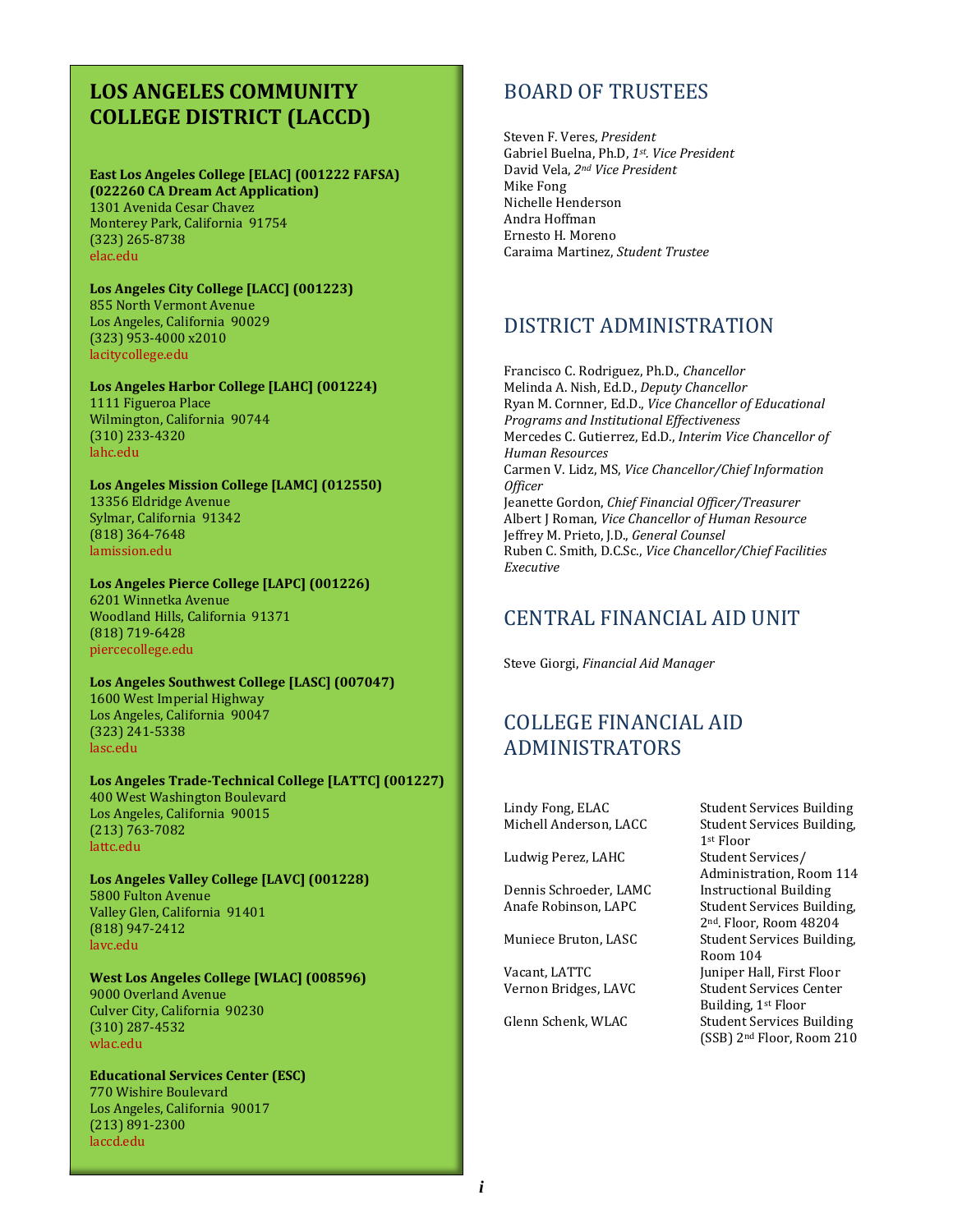# TABLE OF CONTENTS

#### FINANCIAL AID ELIGIBILITY AND APPLICATION 01 PROCESS

#### ENROLLMENT FEES AND NON-RESIDENT 03 TUITION

|                                                                                                                                                                                                                                                                                                                                                        | 03 |
|--------------------------------------------------------------------------------------------------------------------------------------------------------------------------------------------------------------------------------------------------------------------------------------------------------------------------------------------------------|----|
| $\bullet$                                                                                                                                                                                                                                                                                                                                              | 03 |
| $\bullet$                                                                                                                                                                                                                                                                                                                                              | 03 |
| $\bullet$                                                                                                                                                                                                                                                                                                                                              | 03 |
| California College Promise Grant (formerly Board of<br>$\bullet$                                                                                                                                                                                                                                                                                       |    |
|                                                                                                                                                                                                                                                                                                                                                        | 03 |
|                                                                                                                                                                                                                                                                                                                                                        | 03 |
|                                                                                                                                                                                                                                                                                                                                                        | 04 |
|                                                                                                                                                                                                                                                                                                                                                        | 04 |
| ↘                                                                                                                                                                                                                                                                                                                                                      | 04 |
| ⋗                                                                                                                                                                                                                                                                                                                                                      | 04 |
| Registered Domestic Partnership<br>⋗                                                                                                                                                                                                                                                                                                                   | 04 |
|                                                                                                                                                                                                                                                                                                                                                        |    |
| <b>GENERAL INFORMATION</b>                                                                                                                                                                                                                                                                                                                             | 04 |
| $\bullet$                                                                                                                                                                                                                                                                                                                                              | 04 |
| $\bullet$                                                                                                                                                                                                                                                                                                                                              | 04 |
| $\bullet$                                                                                                                                                                                                                                                                                                                                              | 04 |
| $\bullet$                                                                                                                                                                                                                                                                                                                                              | 05 |
| $\bullet$                                                                                                                                                                                                                                                                                                                                              | 05 |
| $\bullet$                                                                                                                                                                                                                                                                                                                                              | 05 |
|                                                                                                                                                                                                                                                                                                                                                        |    |
| FEDERAL FINANCIAL AID PROGRAM                                                                                                                                                                                                                                                                                                                          | 05 |
| $\overline{B}$ 1 10 1 $\overline{C}$ 1 $\overline{B}$ 1 $\overline{C}$ 1 $\overline{D}$ 1 $\overline{C}$ 1 $\overline{C}$ 1 $\overline{C}$ 1 $\overline{C}$ 1 $\overline{C}$ 1 $\overline{C}$ 1 $\overline{C}$ 1 $\overline{C}$ 1 $\overline{C}$ 1 $\overline{C}$ 1 $\overline{C}$ 1 $\overline{C}$ 1 $\overline{C}$ 1 $\overline{C}$ 1 $\overline{C}$ | 05 |
|                                                                                                                                                                                                                                                                                                                                                        |    |

| • Federal Supplemental Educational Opportunity Grant |
|------------------------------------------------------|
|                                                      |
|                                                      |
|                                                      |
|                                                      |
|                                                      |
|                                                      |
|                                                      |
|                                                      |
|                                                      |
|                                                      |
|                                                      |

#### STATE FINANCIAL AID PROGRAMS 07

| • California College Promise Grant (CCPG - formerly |     |
|-----------------------------------------------------|-----|
|                                                     |     |
|                                                     |     |
| The California Student Aid Commission               |     |
|                                                     | -07 |

| 07                                                               |
|------------------------------------------------------------------|
| 08                                                               |
| 08                                                               |
| $\triangleright$ Law Enforcement Personnel Dependent Grant<br>08 |
|                                                                  |
| 08                                                               |
| 09                                                               |
| $\triangleright$ California National Guard Education Assistance  |
| 09                                                               |
| 09                                                               |
| 09                                                               |
| • Trio/Student Support Services Programs<br>09                   |
| • Extended Opportunity Program & Services (EOP&S)<br>10          |
| 10                                                               |
|                                                                  |
| 10                                                               |
|                                                                  |

|--|--|--|

#### FINANCIAL AID PROCESS 10

|           |                                                                   | 10 |
|-----------|-------------------------------------------------------------------|----|
|           |                                                                   | 10 |
|           |                                                                   | 11 |
|           |                                                                   | 11 |
|           |                                                                   | 11 |
| $\bullet$ | Financial Aid Refund/Disbursement                                 | 11 |
|           |                                                                   | 12 |
| $\bullet$ |                                                                   | 12 |
|           |                                                                   | 13 |
|           | Satisfactory Academic Progress (SAP) Policy                       | 13 |
|           |                                                                   | 13 |
|           | ⋗                                                                 | 13 |
|           | ➤                                                                 | 13 |
|           |                                                                   | 14 |
|           | Satisfactory Academic Progress Standards<br>$\blacktriangleright$ | 14 |
|           | ⋗                                                                 | 14 |
|           |                                                                   | 14 |
| $\bullet$ |                                                                   | 15 |
|           | Other Information You Should Know                                 | 15 |
|           |                                                                   | 15 |
|           |                                                                   | 15 |
|           |                                                                   | 15 |
|           |                                                                   | 15 |
|           |                                                                   | 15 |
| $\bullet$ |                                                                   | 15 |
| $\bullet$ |                                                                   | 16 |
|           |                                                                   | 16 |
|           |                                                                   |    |
|           |                                                                   |    |
|           | <b>AWARD AND REFUND INFORMATION</b>                               | 17 |
|           |                                                                   |    |

|  | 19 |
|--|----|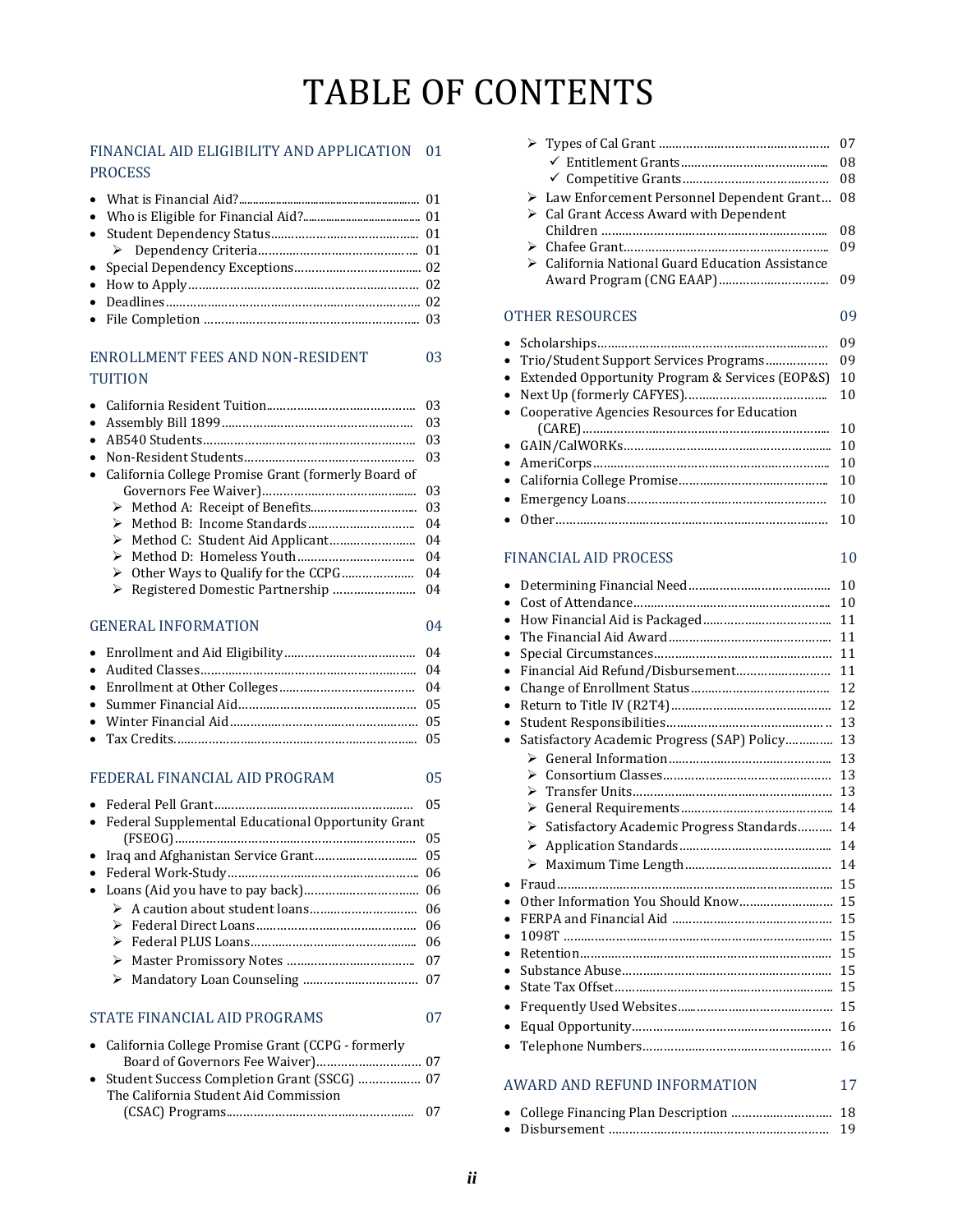

# FINANCIAL AID ELIGIBILITY AND APPLICATON PROCESS

#### What is Financial Aid?

The purpose of student financial aid is to provide financial assistance to students who, without such aid, may be unable to attend college. Although it is expected that students and parents will make a maximum effort to meet the cost of education, financial aid is available to fill the gap between family resources and their annual educational expenses. Financial aid is intended to supplement the family's existing income/financial resources and should not be depended upon as the sole means of income to support other noneducational expenses.

Financial aid is available from various sources such as federal and state governments, institutional, and community organizations, as well as individual donors. Financial aid can be awarded in the form of grants, waivers, loans, work-study, scholarships, or a combination of these.

#### Who is eligible for Financial Aid?

To be considered for financial aid, students must meet the following minimum requirements:

- For federal aid eligibility, be a US citizen or an eligible non-citizen. An eligible non-citizen is a US permanent resident who has documentation from the Department of Homeland Security verifying that his/her stay in the US is for other than a temporary purpose.
- For state aid eligibility, be either a (1) US citizen or eligible non-citizen, or (2) be classified as an AB540 or AB1899 student by your college's Admissions & Records Office.
- Demonstrate financial need (for most programs).
- Have a valid high school diploma (as determined by the college Admissions & Records Office) or a recognized equivalent such as a General Education Development (GED) certificate, passed a high school proficiency examination, or completed a high school education in a home school setting. (Students, who were enrolled in a college or university prior to July 1, 2012 who do not meet this requirement should check with their Financial Aid Office for alternative qualifying options.)
- Be enrolled as a regular student in an eligible baccalaureate degree, associate degree, transfer program, or certificate of achievement program.
- Be making Satisfactory Academic Progress in an eligible program of study.
- Not be in default on any student loan such as Federal Perkins Loan, Federal Stafford Loans (subsidized and/or unsubsidized), Federal Direct Loans (subsidized and/or unsubsidized), or Supplemental Loan to Assist Students (SLS) at any college attended.
- Not owe an overpayment on a Federal Pell Grant, Federal Supplemental Educational Opportunity Grant (FSEOG), Academic Competitiveness Grant (ACG), SMART Grant, Iraq and Afghanistan Service Grant and Children of Fallen Heroes Scholarship.
- If a male, be registered with Selective Service (including California Dream Act applicants). Visi[t www.sss.gov](http://www.sss.gov/) for more details on who and when one must register.
- Have a valid Social Security Number (SSN) for federal aid eligibility (not required for California Dream Act Application applicants).
- Must have resolved all drug conviction issues.
- File a federal income tax return if required to do so.

#### Student Dependency Status

If you meet one or more of the criteria below as of the date you submit your application, you are considered an INDEPENDENT student for financial aid purposes. Complete the Free Application for Federal Student Aid (FAFSA) or California Dream Act Application (CADAA, for AB540 students) with your (and your spouse's, if applicable) income and asset information. If you do NOT meet any of the criteria below, you are a DEPENDENT student and must provide your and your parents' income and asset information on the FAFSA or CADAA.

#### Dependency Criteria

- You were born before **January 1, 1998**.
- You are married.
- You will be enrolled in a master's or doctoral program (graduate or professional program beyond a bachelor's degree) in **2021-2022**.
- You are currently serving on active duty in the US Armed Forces for purposes other than training.
- You are a veteran of the US Armed Forces.
- You have or will have children who will receive more than half of their support from you between July 1, 2021 and June 30, 2022.
- You have dependents (other than your spouse or children) that live with you and receive more than half of their support from you now and through June 30, 2022.
- At any time since you turned age 13, both your parents were deceased, or you were in foster care, or you were a dependent/ward of the court.
- You are currently an emancipated minor or you were an emancipated minor as determined by a court in your state of legal residence.
- You are currently in a legal guardianship or you were in a legal guardianship by a court in your state of legal residence.
- At any time on or after July 1, 2020, your high school or school district homeless liaison determined that you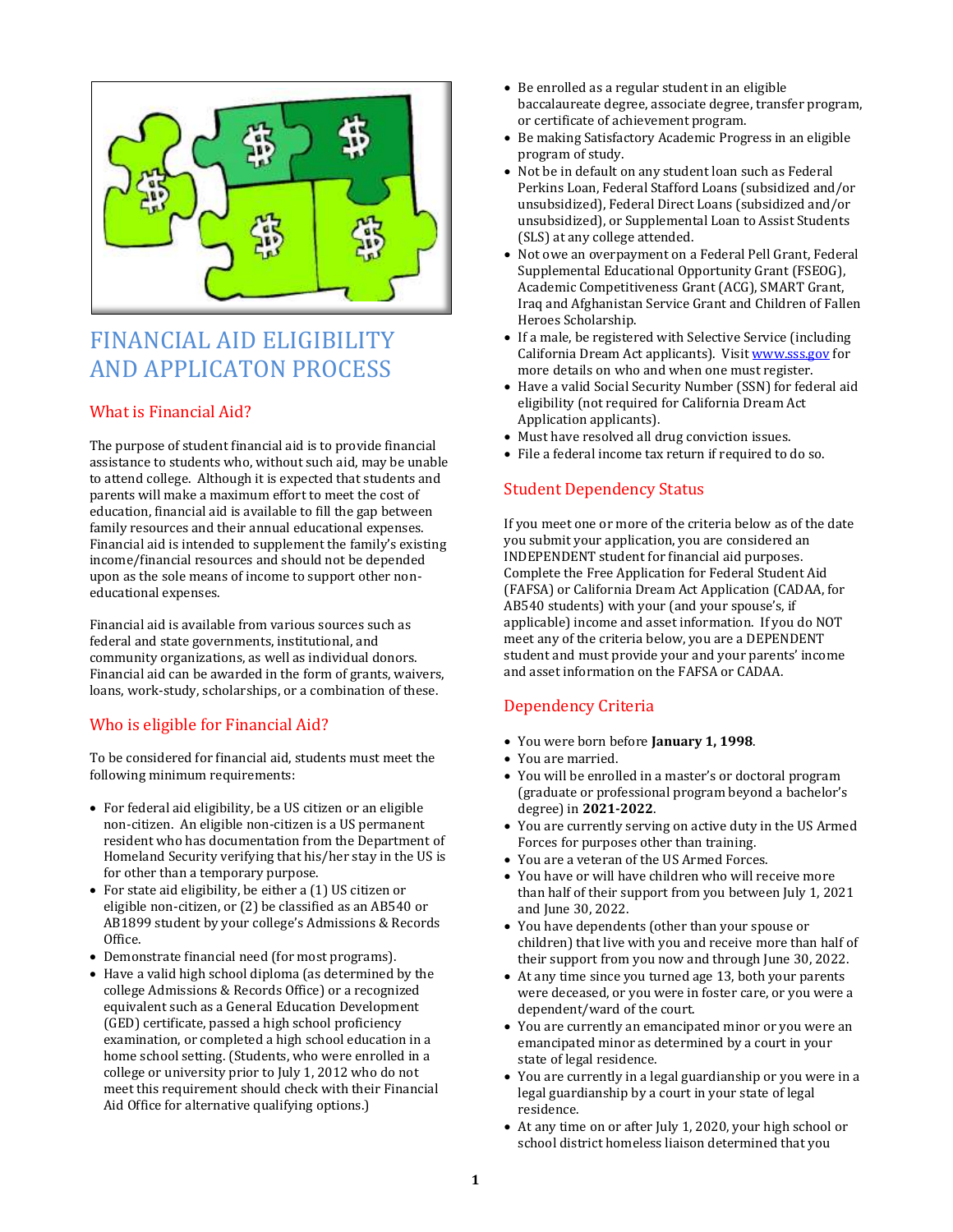were an unaccompanied youth who is homeless or were self-supporting and at risk of being homeless.

- At any time on or after July 1, 2020, the director of an emergency shelter or transitional housing program funded by the US Department of Housing and Urban Development determined that you were an unaccompanied youth who was homeless or were selfsupporting and at risk of being homeless.
- At any time on or after July 1, 2020 the director of a runaway or homeless youth basic center or transitional living program determined that you were an unaccompanied youth who was homeless or were selfsupporting and at risk of being homeless.

The Financial Aid Office may require documentation showing you meet the criteria for being an INDEPENDENT student.

#### Special Dependency Exceptions

Under federal and state laws, if you are a dependent student, you are required to provide parental information and signatures on your aid application. Under very limited conditions, you may be able to submit your application without parental information due to special circumstances. Examples of special circumstances include: your parents are incarcerated, or you left home due to an abusive family environment. Notify the Financial Aid Office if you feel that you have special circumstances.

If you believe you have a special circumstance and are unable to provide parental information, you will need to provide documentation to verify your situation. Written evidence may include court of law enforcement documents, letters from a school counselor, social worker, or clergy member, and other relevant data that explains your situation.



#### How to Apply

We encourage all students to apply for financial aid online a[t studentaid.gov](file:///C:/Users/garciarc/Documents/BROCHURES%20n%20FORMS/HELPINGhandbook/2020-21/2020-21%20HELPINGhandbook.docx) or a[t caldreamact.org](http://www.caldreamact.org/) (for AB540 students). Processing is fastest and most accurate when completing your application online. You may also apply using the myStudentAid app available on the Apple App store for (IOS) or Google Play (Android). If you want to request a paper application, you may print one from the websites above or you may contact the Federal Student Aid Information Center at (800) 433-3243 (for the FAFSA) or the California Student Aid Commission at (888) 224-7268 (for the CADAA).

After the results of your FAFSA (or CADAA for AB540 students) are received by the college, you can view your financial aid status through the Los Angeles Community College District (LACCD) Student Information System (SIS) a[t mycollege.laccd.edu.](http://www.mycollege.laccd.edu/)

Students applying for Federal Direct Loans, Federal PLUS Loans, Emergency Loans, or scholarships, must complete additional processes and forms. Not all colleges participate in all of these programs. The FAFSA and/or CADAA are not required for some scholarships and emergency loans.

Staff members are available to answer your questions and help you complete any of the financial aid forms.



#### Deadlines

#### March 2, 2021

For Cal Grant Consideration, you must submit a FAFSA (or CADAA for AB540 students) and a verified Grade Point Average (GPA).

#### May 1, 2021

Complete and submit all required documents to your Financial Aid Office. This will ensure that we are able to process your financial aid file in time for the start of the Fall 2021 semester.

#### September 2, 2021

Second chance deadline for community college students to apply for a Cal Grant B. Since the number of awards available in September is limited, it is best to apply by March 2, 2021.

#### June 30, 2022

Deadline for submitting a 2021-2022 FAFSA or CADAA (for AB540 students). For Federal Pell Grants, a valid electronically processed FAFSA must be received by the college from the US Department of Education before the last day of the semester for which you are enrolled or June 30, 2022, whichever comes first. *Do not wait until the last minute to apply for financial aid.*

Federal Direct Loans: Please check with your college Financial Aid Office for campus specific deadlines.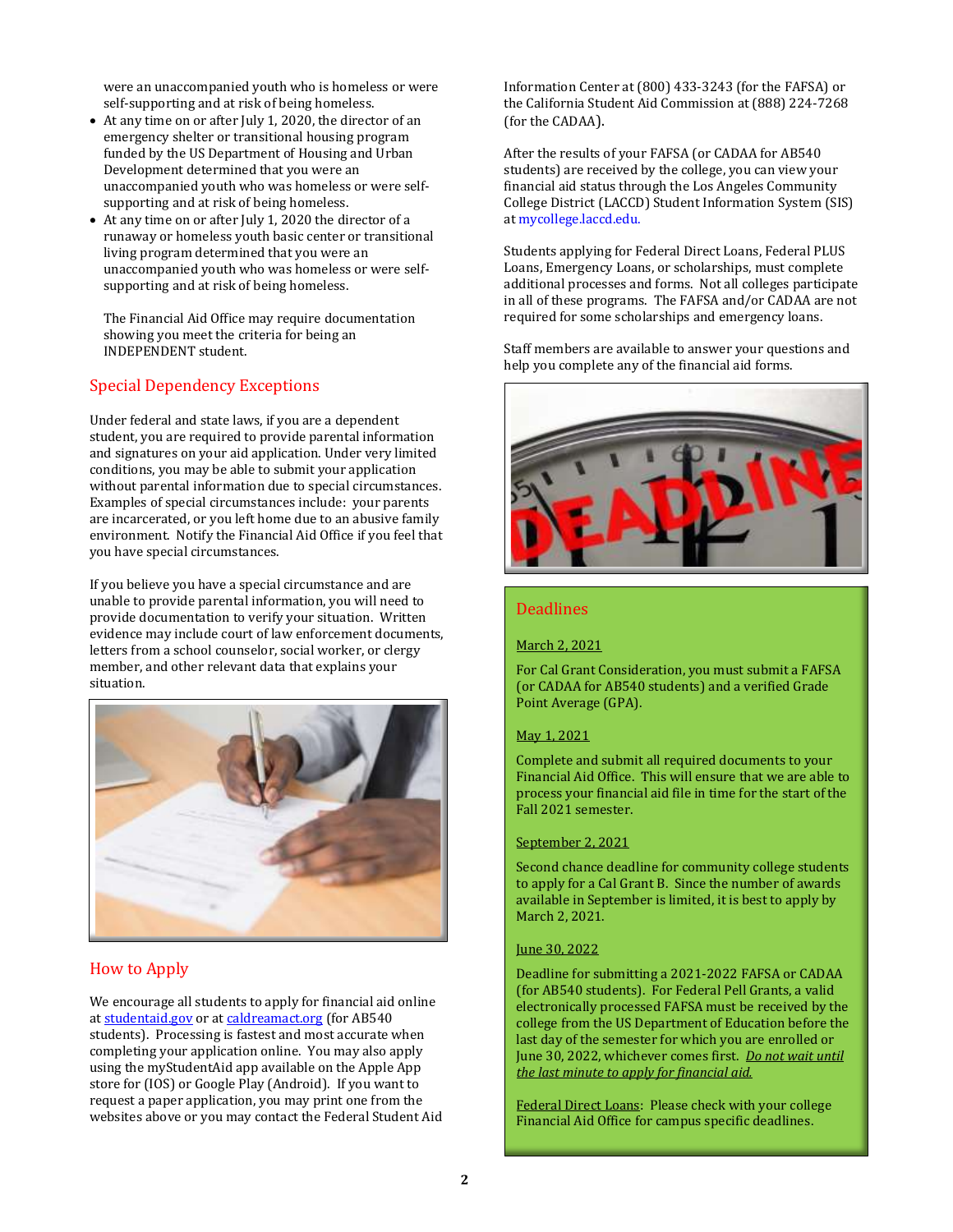#### File Completion

- 1. Students can check their financial aid file status and To Do List from the LACCD SIS. You must complete your To Do List. [\(mycollege.laccd.edu\)](http://www.mycollege.laccd.edu/).
- 2. The Financial Aid Office may request additional documentation based on the information submitted on your financial aid application such as:
- Federal tax return or transcript, wage and income (W2) transcripts, and/or proof of non-filing
- Verification of untaxed income and benefits
- Verification Worksheets
- Other documents as needed to verify your application or situation

Verification requirements apply to all federal aid programs and the state Cal Grant program.



## ENROLLMENT FEES AND NON-RESIDENT TUITION

#### California Resident Tuition

The Admissions Office determines the residency status for all students. Effective Summer 2019, the enrollment fee for a California resident is \$46.00\* per unit. Enrollment fees may be waived for students who are eligible for a California College Promise Grant (CCPG) (formerly known as the Board of Governors (BOG) Fee Waiver).

(\* fees are subject to change)

#### Assembly Bill 1899 Students

Victims of trafficking, domestic violence and other serious crimes may apply for and receive the California College Promise Grant (CCPG).

#### Assembly Bill 540 Students

Assembly Bill 540 (AB540) allows qualified students to be exempt from paying out-of-state tuition at public colleges and universities in California. Contact your Admissions & Records Office to determine if you qualify under this classification.

#### Non-Resident Students

The tuition fee for non-resident out-of-state student is \$225\* per unit and the capital outlay fee is \$26 per semester. *Non-resident students are not eligible for California College Promise Grant (CCPG), unless they meet eligibility for AB540 consideration.*

Please contact your campus Business Office for additional information and assistance.

(\* Tuition and fee rates are subject to change)

#### California College Promise Grant [Formerly Board of Governors (BOG) Fee Waiver]

#### *We encourage all students to apply using the FAFSA or CADAA (for AB540 students) so that they will be considered for all available financial aid programs.*

The CCPG is offered by the California Community Colleges. Applicants are not required to be enrolled in a specific number of units or courses to receive the CCPG. The CCPG only waives enrollment fees and no other fees. Approval for the CCPG is district wide. Your academic standing within the LACCD may impact your ability to receive the CCPG. Since this is a waiver, there are no actual funds to disburse.

A student shall become ineligible for a California College Promise Grant if the student is placed on academic or progress probation, or any combination thereof, for two consecutive primary terms. Loss of eligibility shall become effective at the first registration opportunity after such determination is made. You may check with the Admissions and Records Office for the appeal process.

You are eligible to apply for the CCPG if you are:

- A California resident or are classified as an AB540 student **AND**
- You are enrolled in credit coursework

#### YOU MAY QUALIFY FOR THE CCPG IF ANY OF THE FOLLOWING CATEGORIES APPLY TO YOU:

#### Method A: Recipient of Benefits

At the time of application, you are a recipient of benefits under the TANF/CalWORKs Program, Supplemental Security Income/State Supplementary Payment (SSI/SSP), or General Assistance Program (GA). Documented proof of benefits is required.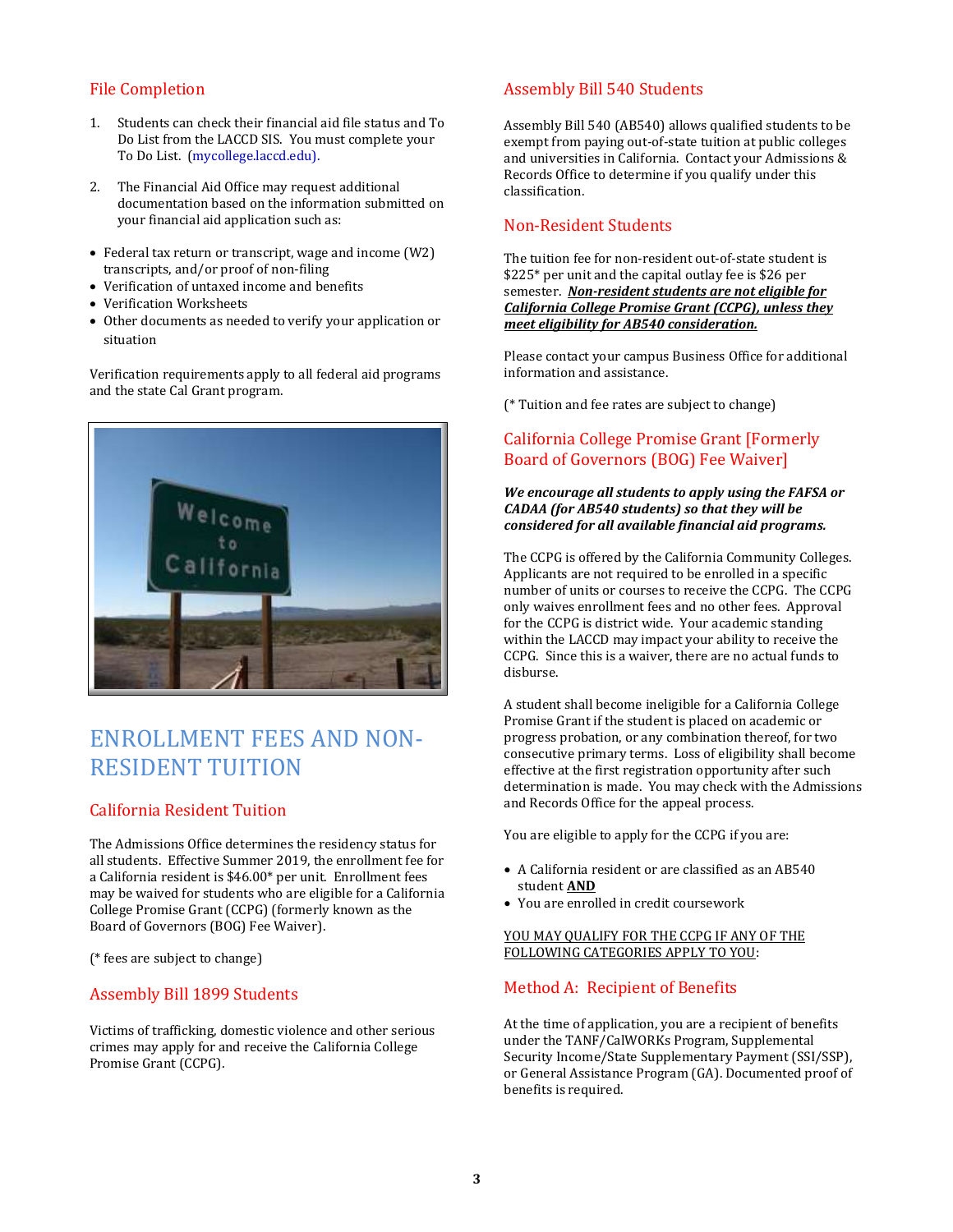If you do not complete a FAFSA or CADAA you have the option of applying for the CCPG through your campus financial aid office.

#### Method B: Income Standards

You and/or your family must meet the specified income standards by household size.

#### Method C: Student Aid Applicant

You may be eligible if you have applied for financial aid via the FAFSA or CADAA (for AB540 students) and you have been determined to have sufficient financial need based on the information you have provided.

#### Method D: Homeless Youth

You may be eligible if you are a homeless youth under the age of 25.

#### Other Ways to Qualify for the CCPG

- You are eligible if you have Certification from the California Department of Veterans Affairs or the National Guard Adjutant General that you qualify for a Dependent's CCPG. The documentation must specify eligibility for the 2021-2022 academic year.
- If you are a dependent of deceased law enforcement/fire suppression personnel killed in the line of duty, you must show documentation from the public agency employer of record. The documentation must specify eligibility for the 2021-2022 academic year.
- If you are a recipient of the Congressional Medal of Honor or a child of a recipient, submit documentation from the Department of Veterans Affairs.
- If you are a dependent of a victim of the September 11, 2001 terrorist attacks, submit documentation from the California Victim Compensation and Government Claims Board.



#### Registered Domestic Partnership

If you are in a Registered Domestic Partnership (RDP), you will be treated as an independent, married student to determine eligibility for the CCPG and will need to provide income and household information for your domestic partner. If you are a dependent student and your parent is

in a Registered Domestic Partnership, you will be treated the same as a student with married parents and income and household information will be required from your parent's domestic partner. This is applicable to state aid only, not federal aid.



## GENERAL INFORMATION

#### Enrollment and Aid Eligibility

You must designate one of the LACCD colleges as your Home School and be actively enrolled in at least one financial aid unit approved unit every semester in order to be processed for financial aid. Active enrollment means classes have started and you are actively attending classes. Enrollment requirements may vary by aid program and by campus. Please check with the Financial Aid Office at your Home Schools for details. Consult with your Financial Aid Office if you are planning to change your Home School.

#### Audited Classes

Students cannot receive financial aid, including the CCPG, for enrollment in audited classes. No exceptions to this policy can be made.



#### Enrollment at Other Colleges

Consortium Agreements are in effect for all colleges within the LACCD. If you are attending more than one college within the District in the same term, your enrollment status will be the sum total of all approved units in which you are enrolled throughout the District.

**Approved Units** are courses within a student's academic program. For students who have had an Extension Petition approved, Approved Units refer to the units/classes listed on their Student Educational Plan (submitted with their petition) that have been approved by the Financial Aid Office for financial aid eligibility at your Home School.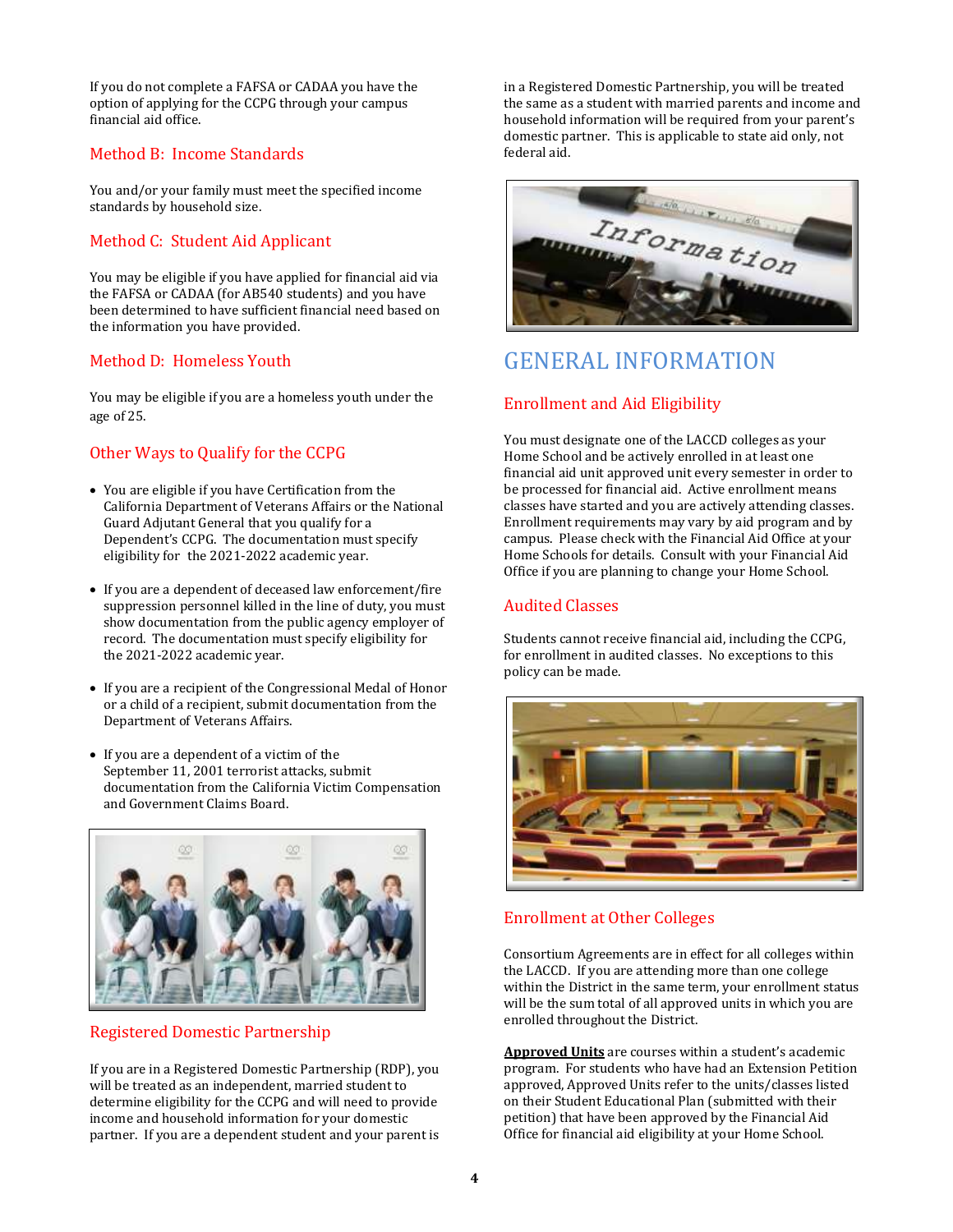Please note that if you have an Extension Petition approved by your Financial Aid Office, you must be actively enrolled in at least one approved class at your Home School. If the classes you are enrolled in are not approved, the units will not be included in the calculation of your aid.

If you plan to enroll in courses outside of the LACCD and wish to have those courses count for enrollment and payment, you must complete a Consortium Agreement form. The institution outside of the LACCD must be an eligible institution in order for your home school to process the Consortium Agreement. Please check with your Home School for the deadline to submit the form.

#### Summer Financial Aid

Your 2020-2021 or 2021-2022 FAFSA/CADAA can be used for financial aid for Summer 2021. For more information, check with your Financial Aid Office.

#### Winter Financial Aid

The Winter session is considered part of the Fall semester for financial aid program purposes. Courses taken during the Winter session are defined as short-term courses. Winter session units count toward the total unit enrollment payment for the Fall semester. If you take a Winter course, you must complete the course in order to be eligible for disbursement. If you withdraw from the Winter course, you may be subject to an overpayment or Return to Title IV (R2T4) regulations.

#### Tax Credits

American Opportunity Tax Credit – The American Opportunity Tax Credit is a tax credit for qualified education expenses for an eligible student during the tax year.

The tax credit is available to individuals whose modified adjusted gross income is \$90,000 or less, or \$180,000 or less for married couples filing a joint return.



Lifetime Learning Credit – Families may be able to claim up to \$2,000 for qualified education expenses. The maximum credit is determined on a per-taxpayer (family) basis, regardless of the number of postsecondary students in the

family. Students whose fees are covered by a fee waiver, scholarship, or grant would not be able to include their costs for tax credit calculation.

For more information on tax credit programs you should consult with your tax professional, the Internal Revenue Service (IRS) Publication 970 or the IRS website at *irs.gov*.

## FEDERAL FINANCIAL AID PROGRAMS

#### Federal Pell Grant

The Federal Pell Grant provides gift aid assistance to undergraduates who have not yet earned a baccalaureate or first professional degree and who demonstrate financial need. Awards are based on your Expected Family Contribution (EFC, as calculated by the results of your FAFSA) and enrollment status. The maximum annual award is \$6,495. Students have a maximum lifetime Pell eligibility of 600% (equivalent to 12 full-time semesters), where 100% is equal to two full-time semesters.

#### Federal Supplemental Educational Opportunity Grant (FSEOG)

The FSEOG is a federal grant program designed to supplement other sources of financial aid for students with exceptional need. FSEOG awards are based on financial need and fund availability. A minimum enrollment in six Approved Units is required. Students must receive Pell Grant funds in order to receive FSEOG.

#### Iraq and Afghanistan Service Grant

Students may be eligible to receive the Iraq and Afghanistan Grant if:

- They are not eligible for a Federal Pell Grant on the basis of their EFC, but they meet the remaining Federal Pell Grant eligibility requirements, and
- Their parent or guardian was a member of the US armed forces and died as a result of military service

performed in Iraq or Afghanistan after the events of

9/11, and

• They were under 24 years old or enrolled in college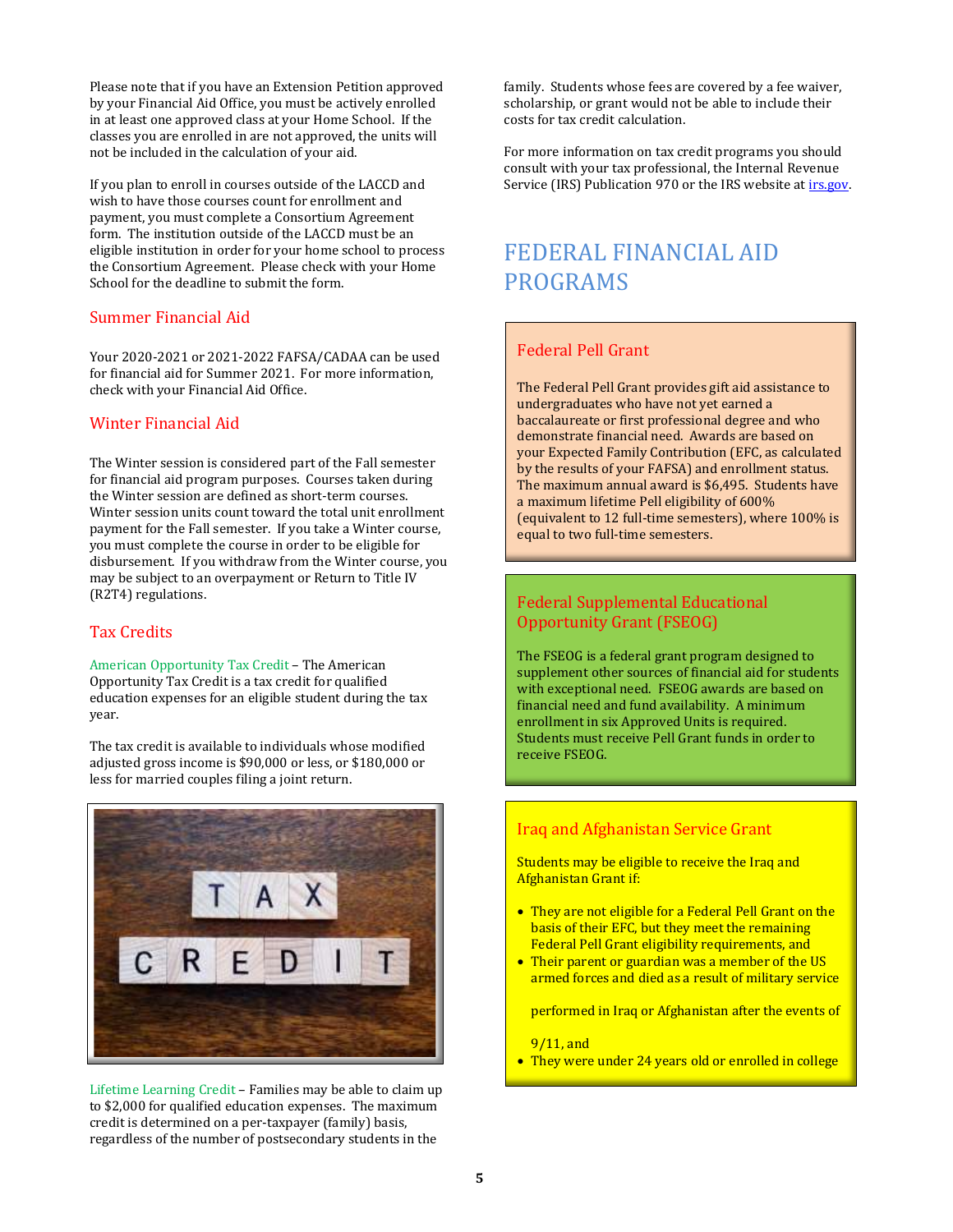#### Federal Work-Study

The Federal Work-Study Program (FWS) enables students to earn a portion of their financial aid award through parttime employment either on or off campus. To be eligible, a student must meet the eligibility requirements for federal financial aid and must maintain good academic standing while employed under the program. A minimum enrollment level may be required for FWS eligibility. Check with your Home School Financial Aid Office.



#### Loans (Aid that you must pay back)

A caution about student loans – It takes time for a loan application to be processed by the school, lender, and/or the US Department of Education. Student loan funds are delivered to the student after enrollment and academic progress requirement have been verified. All federal loans require a minimum enrollment of six (6) Approved Active Units.

Loans are sources of financial assistance that allow you to spread the cost of education over time. Federal student loans are not automatically included in students' award packages. Students are not required to borrow a federal student loan.

Loans are serious legal obligations. They must be repaid. You are obligated to repay principal plus interest. We urge all first-time borrowers to spend time learning about the loan process and their responsibilities so that they can make informed choices about their education.

If you borrow federal student loans, you can track your loans through the National Student Loan Data System (NSLDS) website at [studentaid.gov.](http://www.nslds.ed.gov/)

#### Federal Direct Loans

The Federal Direct Loans (subsidized and unsubsidized) are loans borrowed directly from the federal government which serves as the lender. The student's annual borrowing limit may vary based upon the following:

- The amount of unmet need after other financial assistance has been considered;
- The applicant's grade level in their academic program;
- The applicant's current level of indebtedness;
- The applicant's previous delinquent or defaulted loan history

Fees may be charged by the US Department of Education (ED) and deducted from each loan disbursement.

Interest rates are set by the US Department of Education (ED) and are fixed rates for the term of the loan.

#### Federal Direct Loans (subsidized)

Student must complete the FAFSA and demonstrate financial need according to the federal formula in order to be eligible for subsidized direct loans. Under this program, the federal government will pay the interest on behalf of qualified borrowers for as long as the borrower is enrolled at least half-time in a degree-seeking program.

Effective July 1, 2013, eligibility for subsidized Direct loans is limited to 150% of a student's program. For example, if you are pursuing an associate degree (2-year program) your eligibility for a subsidized loan will be limited to three (3) years. Students must also maintain satisfactory academic progress towards completing their program requirements.

Fees may be charged by the US Department of Education and deducted from each loan disbursement. Interest may be charged during the 6-months grace period, after a student drops below half-time, completes their educational program, or withdraws from college.

#### Federal Direct Loans (unsubsidized)

Eligibility for the Unsubsidized Direct Loan is not based on a family's demonstrated need. The US Department of Education is the lender under this program. The government does not pay the interest on behalf of borrowers under the Unsubsidized Direct Loan Program. The student borrower can choose either to make periodic payments of the interest or to have the interest added back into the principal of each loan.



#### Federal Direct PLUS Loan

A creditworthy parent of a dependent undergraduate can apply for Federal Direct PLUS loan. Federal Direct PLUS loans are not based on demonstrated need and may be used to replace all or portions of the calculated family contribution for students who completed a FAFSA.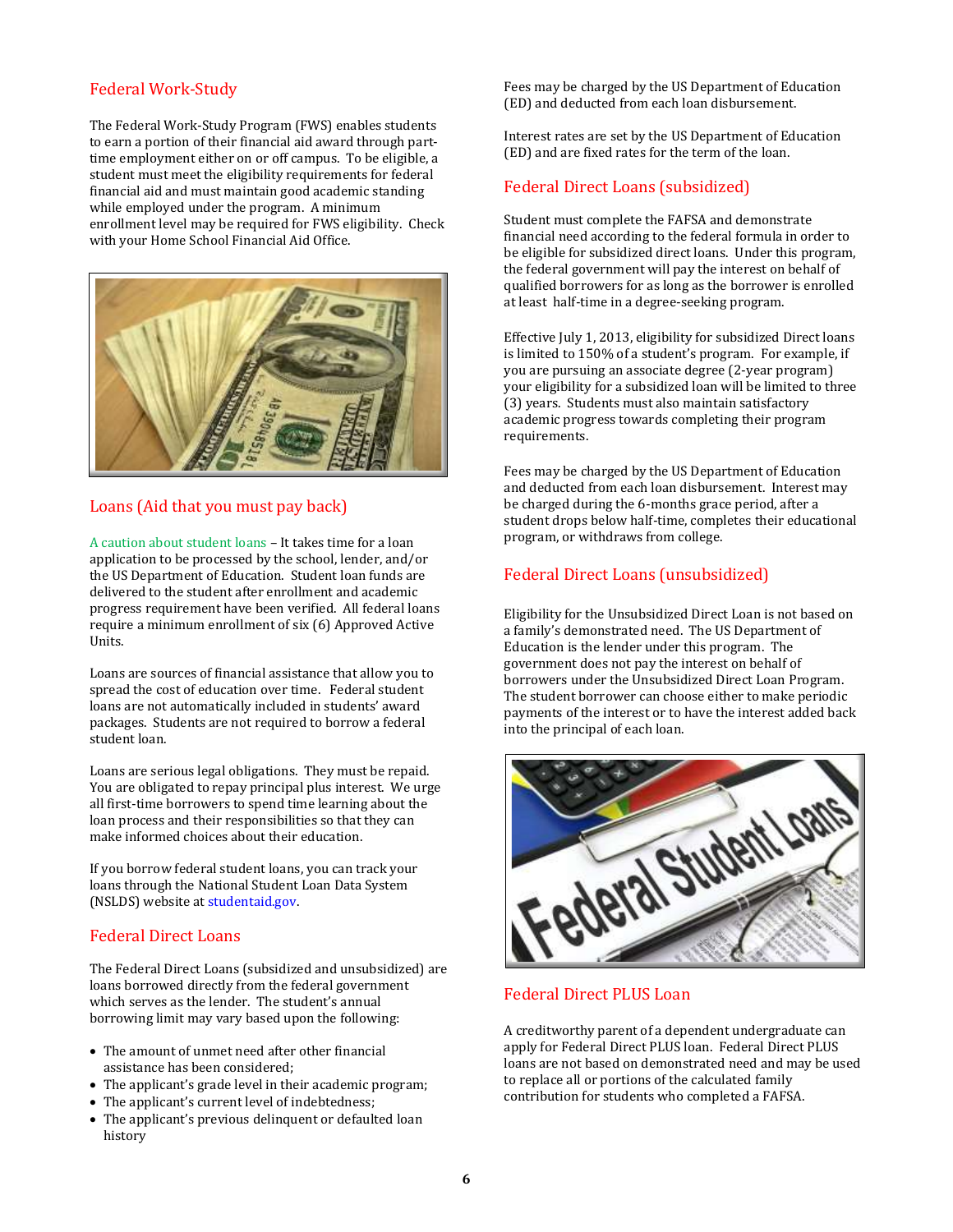Not all colleges participate in PLUS loans. *Contact the Financial Aid Office to learn about loan programs that are offered at your home school and details about interest rates, fees, repayment terms, etc.*

#### Master Promissory Notes

Before you receive a Federal Direct Loan, you will need to sign a Master Promissory Note (MPN) which is your legally binding promise to repay the loan funds you received. The college will not disburse your Federal Direct Loan until your MPN has been signed/e-signed and approved by the US Department of Education. Students can complete their MPN online a[t studentaid.gov.](http://www.studentloans.gov/)

#### Mandatory Loan Counseling

- **ENTRANCE LOAN COUNSELING FOR FIRST-TIME BORROWERS** – All first-time Federal Direct Loan borrowers must complete loan entrance counseling. Entrance counseling for direct loans can be completed online a[t studentaid.gov.](http://www.studentloans.gov/)
- **EXIT LOAN COUNSELING** All borrowers of Federal Direct loan funds are required to have an exit counseling during their final semester, if their enrollment status drops below half-time, or if they withdraw from the college. Students will be notified when Exit Loan Counseling needs to be completed.
- **ANNUAL STUDENT LOAN ACKNOWLEDGMENT**  All students & parent borrowers should acknowledge that they have reviewed the student loan history at [studentaid.gov.](file:///C:/Users/garciarc/Documents/BROCHURES%20n%20FORMS/HELPINGhandbook/2020-21/2020-21%20HELPINGhandbook.docx)

## STATE FINANCIAL AID PROGRAMS

#### California College Promise Grant (CCPG) (formerly known as Board of Governors (BOG) Fee Waiver)

The CCPG is offered by the California Community Colleges (see information provided on page 3).

#### Student Success Completion Grant (SSCG)

The SSCG is offered by the California Community Colleges Chancellor's Office (CCCCO) as a supplement to students receiving the state Cal Grant B (Entitlement or Competitive), or Cal Grant C. Students must be attending full-time and have received a full-time Cal Grant disbursement at a California Community College. The award amount for 2020-2021 was \$649 per semester (12- 14.99 units) and \$2,000 per semester (15 or more units). The SSCG may be limited by the availability of state funding during the academic year.

#### California Student Aid Commission (CSAC) Programs

#### Cal Grants

Students must meet the general eligibility requirements as noted on page 1, in addition to the following criteria for the Cal Grant Programs:

- Be a California resident or AB540 eligible
- Attend a Cal Grant participating California college or university.
- Have family income and assets below the ceilings.
- Not have a bachelor's or professional degree before receiving a Cal Grant.
- Not be incarcerated.
- New Cal Grant recipients must submit certification of their high school graduation and confirm their college of attendance to CSAC.

#### Deadline Dates: Entitlement Grants

March 2, 2021 – Primary Deadline

September 2, 2021 – Second Deadline for community college applicants for Competitive Grants, but we highly recommend that applicants meet the March 2nd deadline when more funding is available.

Students must submit their FAFSA (or CADAA for AB540 students) by the applicable deadline to the CSAC. They must also have their verified GPA submitted to CSAC by the applicable deadline. GPA verification for students enrolled within the LACCD will be electronically sent to the Commission by the deadline date for those who meet specific criteria.

Your GPA will be electronically uploaded to the California Student Aid Commission via Webgrants for students if you meet the following standards.

- Have completed between 16-23 semester units within the LACCD for a reestablished GPA.
- Have a completed at least 24 college semester units within the LACCD for a Regular College GPA.
- FAFSA applicants should have their social security number on file with the Admissions & Records office to ensure submission.
- Dream Act applicants should ensure that they are coded as an AB540 student with the Admissions & Records Office.

*Check with your college financial aid office regarding eligibility for having your LACCD GPA submitted automatically on your behalf.*

Students who are awarded Cal Grants can manage their award through the CSAC WebGrants 4 Students website at [mygrantinfo.csac.ca.gov.](http://www.webgrant4students.org/)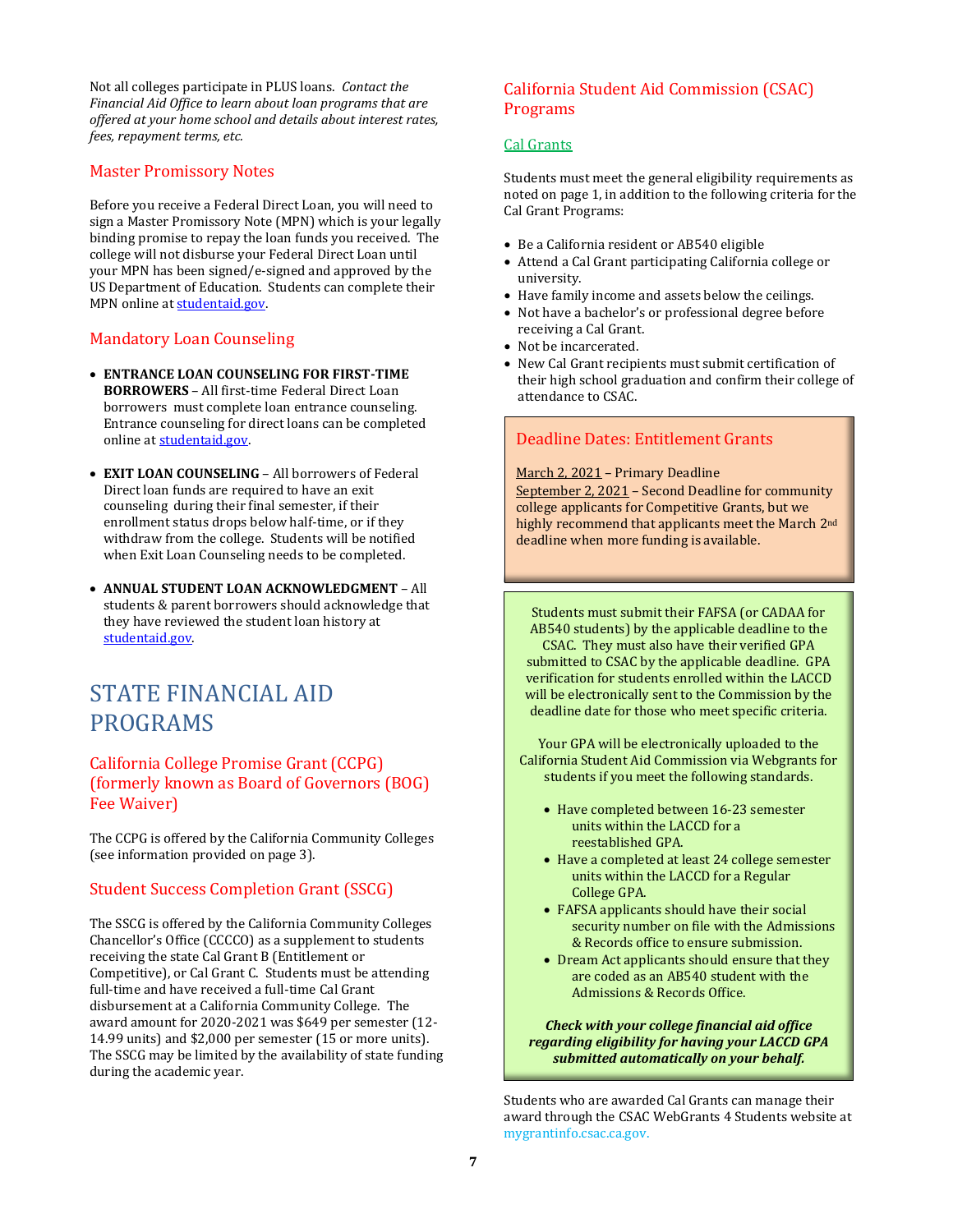#### Types of Cal Grants Available

#### Entitlement Grants

- Cal Grant A Provides grant funds to help pay for tuition/fees at qualifying institutions offering baccalaureate degree programs. If you receive a Cal Grant A but are enrolled in an associate degree, transfer, or Certificate of Achievement program, your award will be held in reserve for up to three years until you transfer to a bachelor's degree program.
- Cal Grant B Provides subsistence payments for new recipients in the amount of \$1,656 for a fulltime, full year award (2020-2021 award year amount)
	- ➢ Payments are adjusted accordingly for threequarters and half-time enrollment for each payment period.
	- $\triangleright$  Cal Grant B recipients who transfer to a tuition/fee-charging school after completing one or two years at a community college may have their grant increased to include tuition and fees as well as subsistence.
- Cal Grant Transfer Entitlement Award This award is for eligible California Community College students who are transferring to a four-year college and are under the age of 28 as of December 31st of the award year.



#### Competitive Grants

- Cal Grant A and B Competitive Awards are used for the same purpose as the entitlement awards, except that they are not guaranteed and the number of awards is limited.
- Cal Grant C recipients are selected based on financial need and vocational aptitude. Students must be enrolled in a vocational program at a California Community College, private college, or career technical school in a course of study lasting from four months to two years. The 2020-2021 Cal Grant C maximum award amount was \$1,094.

#### Law Enforcement Personnel Dependents Grant (LEPD)

#### Student Eligibility:

- Be a dependent or a spouse of California Peace Officer employed by public entities, who has been killed in the performance of duty or totally disabled as a result or caused by external violence or physical force incurred in the performance of duty.
- Be enrolled in a minimum of six (6) units in the LACCD.
- Demonstrate financial need as determined by the Financial Aid Office at your Home School.

The grant will be in an amount equal to the amount provided to a student who has been awarded a Cal Grant. Awards may be used for tuition and fees, books, supplies, and living expenses.

For more information and to obtain an application:

- Go to Commission Programs a[t csac.ca.gov,](http://www.csac.ca.gov/) or emai[l specialized@csac.ca.gov.](mailto:specialized@csac.ca.gov)
- Call the CSAC Specialized Programs Branch at (888) 224-7268, option #3 **or**
- Submit a request in writing to:

**California Student Aid Commission** Specialized Programs P.O. Box 419029 Rancho Cordova, California 95741-9029

#### Cal Grant Access Award for Students with Dependent Children

- Cal Grant student with dependent children attending a University, or California Community College campus may be eligible for an access award of up to \$6,008 for qualifying Cal Grant A and B recipients and up to \$4,000 for eligible Cal Grant recipients.
	- $\triangleright$  Dependent children must be under 18 years of age and receive more than 50 percent of their support from the student.
	- ➢ The student must complete a self-certification on the California Student Aid Commission website[, mygrantinfo.csac.ca.gov.](file:///C:/Users/G/Documents/RAZE/LACCDwork/2020-21%20HELPINGhandbook2.docx)
	- ➢ Institutions are required to resolve any conflicting information regarding student eligibility prior to disbursement.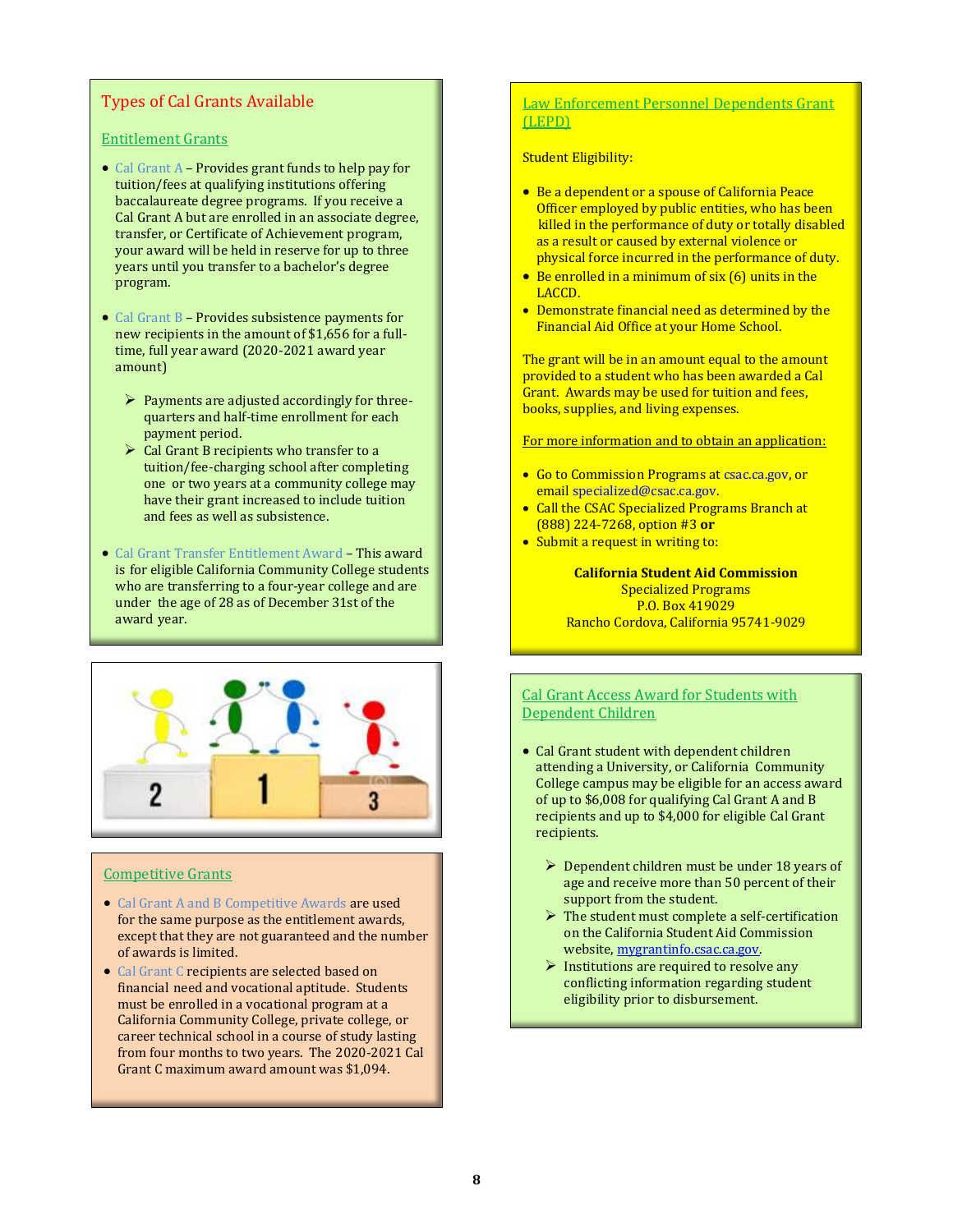#### Chafee Grant

The California Chafee Grant is a federally funded grant administered by CSAC. It provides assistance to current or former foster youth under the age of 26 as of July 1<sup>st</sup> of the award year, and dependent or ward of the court between 16 and 18 with financial need, to use for college courses or vocational school training. Eligible students may receive up to \$5,000 per academic year.

#### Chaffee Grant Satisfactory Academic Progress (SAP) Standards

A student who loses eligibility may appeal the loss of the Chafee grant during any subsequent term following the loss of eligibility. A Chafee Grant student will receive a written notice of the process for appealing the loss of a Chafee grant.

- A Chafee Grant recipient will be automatically reinstated for financial aid eligibility if a student's one of the following applies.
	- $\triangleright$  The student achieves either a 2.0 GPA during the previous term or a cumulative GPA of 2.0.
	- $\triangleright$  The student demonstrates the existence of an extenuating circumstance that impeded successful course completion in the past but that has since been addressed such that the student is likely to demonstrate satisfactory academic progress in the future.
	- $\triangleright$  The student provides evidence of engagement with a supportive program, either on or off campus that is assisting the student to make continued academic progress.

If a Chafee recipient student subsequently fails to meet SAP standards for a third consecutive semester (or equivalent) the student must meet with an appropriate college staff member to update their plan in order to receive their remaining Chafee grant funds. A student who fails to update their plan or who fails to meet SAP for a fourth semester (or equivalent) loses eligibility for subsequent awards but may appeal to retain eligibility.

A student who loses Chafee eligibility due to SAP who withdraws for one or more terms regains eligibility for a Chafee grant upon reenrollment.

To learn more about this program and to apply, visit the Chafee website a[t chafee.csac.ca.gov](http://www.chafee.csac.ca.gov/) or call (888) 224-7268, or email your questions to [studentsupport@csac.ca.gov](mailto:studentsupport@csac.ca.gov) with "Attn: Chafee" in the subject line, or write the commission or mail your application to:

> California Student Aid Commission Specialized Programs Operation Branch Attn: California Chafee Grant Program P.O. Box 419029 Rancho Cordova, California 95741-9029 Fax: (916) 464-7977

#### California National Guard Education Assistance Award Program (CNG EAAP)

The CNG EAAP is a program for active members in the California National Guard, the State Military Reserve, or the Naval Militia designed to provide an educational incentive to improve skills, competencies and abilities.

To qualify, you must:

- Be an active member who has served two (2) years in the California National Guard, the State Military Reserve, or the Naval Militia;
- Agree to remain an active member throughout the participation period in the program.
- Agree to use the award to obtain a certificate, degree, or diploma that you currently do not possess.
- Be enrolled in, registered at, or accepted to a qualifying institution.
- Agree to maintain enrollment of a minimum of three (3) academic units per semester, or the equivalent, at a qualifying institution.
- Agree to maintain at least 2.0 cumulative grade point average (GPA); and
- Be a resident of California for at least one year.

For more information, go t[o nationalguard.csac.ca.gov](http://www.nationalguard.csac.ca.gov/)

## OTHER RESOURCES

#### **Scholarships**



Throughout the year, each campus receives announcements about scholarship opportunities. The focus of each scholarship is different. Some scholarships require good grades, some require financial need, and some are awarded to students who are majoring in certain areas. Contact the Financial Aid Office for more information and review the Frequently Used Websites on Page 15.

#### TRIO/Student Support Services Programs

The Federal TRIO Programs are federal outreach programs designed to identify and provide services to low-income, first-generation college student, and individuals with disabilities evidencing academic need. They were created to motivate these students towards the successful completion of their postsecondary education. Students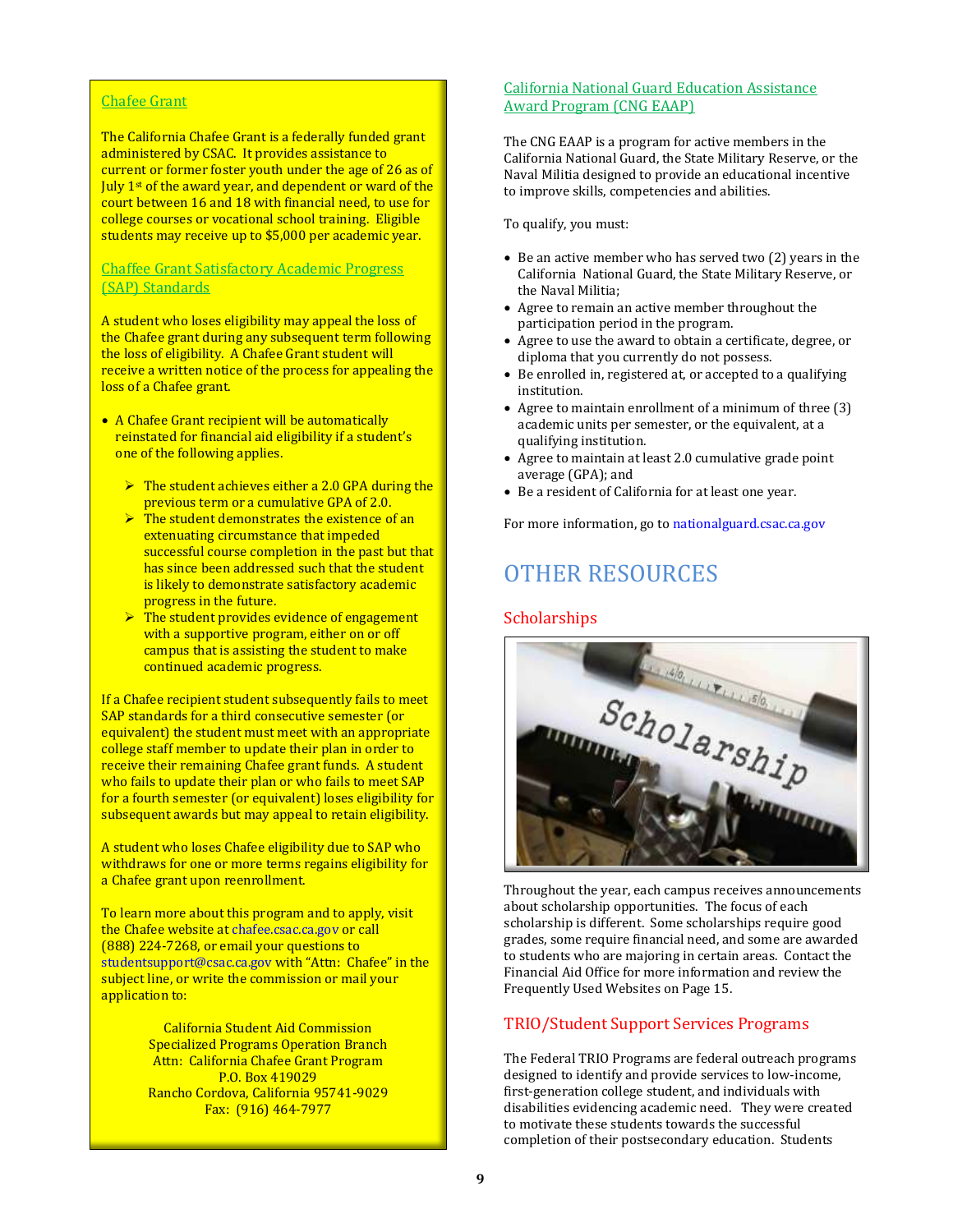must be either a US citizen or permanent resident. Not all LACCD colleges participate in this program, please check with your campus.

#### Extended Opportunity Program & Services (EOP&S)

The EOP&S Program is designed primarily for the recruitment and retention of students affected by social, economic, education, or language disadvantages.

EOP&S services include grants and book loans; educational, personal, and career counseling; personal development courses; college survival skills; cultural awareness activities; career workshops; and field trips to four-year colleges and universities.

Criteria for EOP&S students: Be currently receiving a CCPG (Method A or B), be educationally disadvantaged, be enrolled in 12 or more units, have completed less than 70 units or 6 consecutive semesters, and be a California resident (or AB540 student).

#### Next Up (formerly known as Cooperative Agencies Foster Youth Educational Support (CAFYES)

The mission of Next Up is to provide additional services and support to eligible current or former foster youth. The Next Up program is administered by the EOP&S Office at your campus.

#### Cooperative Agencies Resources for Education (CARE)

CARE is a state funded support service for single parents receiving public assistance who have children under the age of 14.

Services include books and supplies, cash grants, child care, auto repair reimbursement, meal tickets, auto gas cards, parking permits, bus/tokens, parenting workshops, counseling series, and on and off-campus referrals. Not all services are offered at all colleges within the LACCD.

#### GAIN/California Work Opportunity and Responsibility to Kids (CalWORKs)

CalWORKS is a welfare program that gives cash aid and services to eligible needy families. The Greater Avenues for Independence (GAIN) program provides employment related services to CalWORKs participants. This is a state program that provides an educational environment where the student may develop the needed vocational skills to enhance his/her job market value.

Services offered include job development, child-care, counseling, books, paid work-study and other support services. Programs offered include General Equivalency Diploma (GED), Adult Basic Education, ESL classes, and vocational classes such as Office Administration, Child Development, Home Health Aide, and Culinary Arts.

#### AmeriCorps

By becoming a volunteer with one of the AmeriCorps programs, you may earn up to \$6,345 a year for college. To claim your award or learn more, visi[t americorps.gov.](http://www.americorps.gov/)

#### California College Promise Program (CCPP)

The California College Promise program provides up to two years of FREE enrollment to all full-time (12 units or more) students graduating from an approved California high school beginning with seniors graduating in 2017. Included in this program are priority enrollment, placement in math and English courses required to succeed in college and career support and counseling. Fees covered under the CCPG will not be covered under the CCPP.

To receive more information on the specific requirements, contact the application specialist at your home campus.

#### Emergency Loans



Some colleges within the LACCD offer limited emergency loan funds to students who face financial emergencies. Contact the college financial aid office for information.

#### Other

- Veterans Benefits can be found a[t benefits.va.gov](http://www.benefits.va.gov/)
- Vocational Rehabilitation Assistance can be found at [dor.ca.gov.](http://www.dor.ca.gov/)

Contact the appropriate off-campus agency for more details.

# FINANCIAL AID PROCESS

#### Determining Financial Need

Most financial aid awards are based on demonstrated financial need, which is the difference between the Cost of Attendance (COA) and the Expected Family Contribution (EFC). EFC is the amount that the government believes you and your family can be reasonably expected to contribute towards your college costs this year and is based on your FAFSA (or CADAA for AB540 students) information.

#### COA – EFC = Unmet Financial Need

#### Cost of Attendance (COA)

Standardized budgets (COA) have been established by each college. Students with similar circumstances will receive the same allowances for tuition and fees, room and board, books and supplies, transportation, and personal expenses. Adjustments may be made on an exception basis to a student's COA for certain documented expenses. For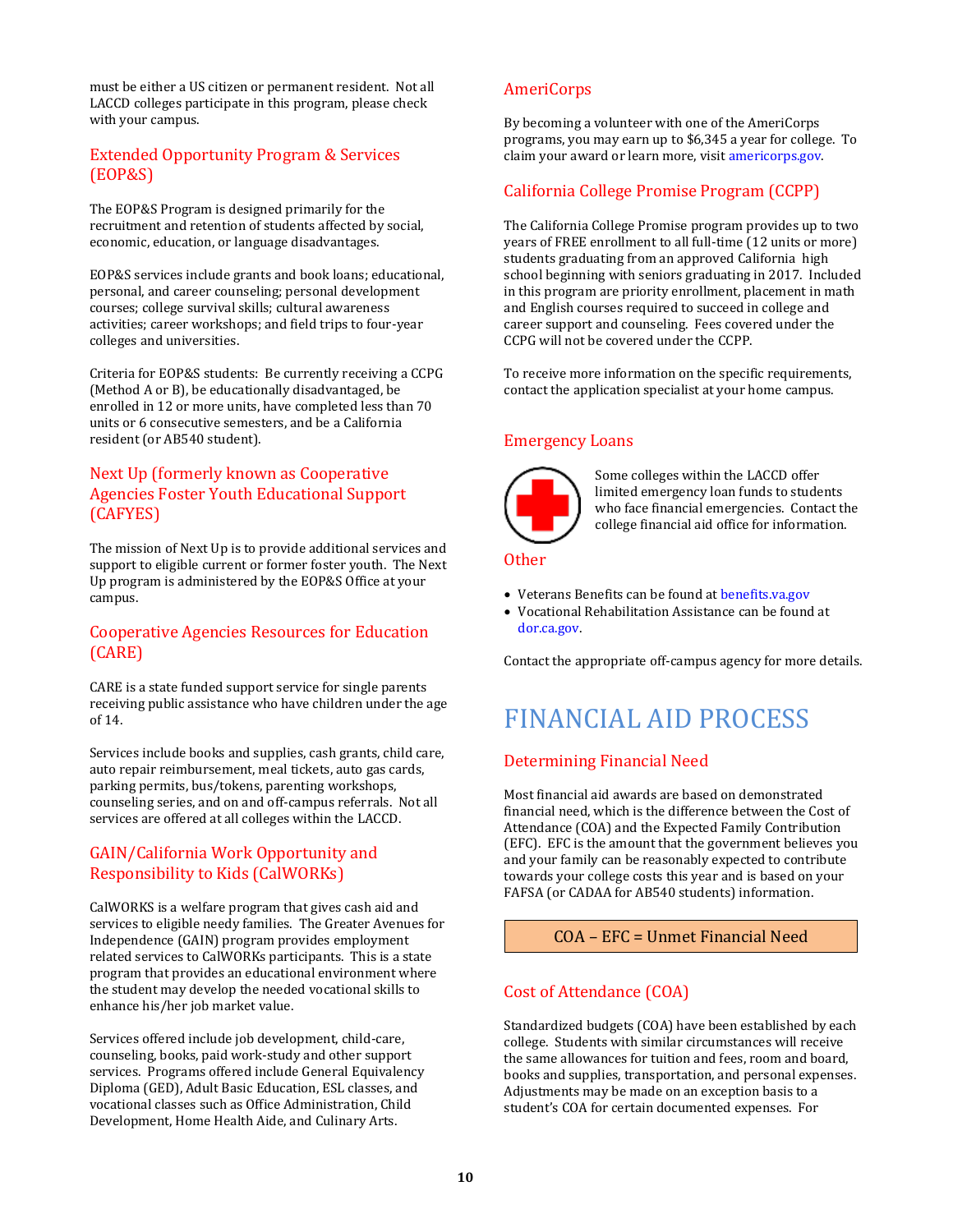example, if you are paying for child care during the academic year, please contact your college's Financial Aid Office to request an adjustment .

|                             | Living at Home |          | Living Away from Home |          |
|-----------------------------|----------------|----------|-----------------------|----------|
|                             | 9 mos.         | 12 mos.  | $9$ mos.              | 12 mos.  |
| Fees                        | \$1.238        | \$1.854  | \$1.238               | \$1.854  |
| <b>Books &amp; Supplies</b> | \$1.125        | \$1.688  | \$1.125               | \$1.688  |
| Room & Board                | \$9.081        | \$12.108 | \$17.253              | \$23,004 |
| Transportation              | \$999          | \$1.332  | \$918                 | \$1.224  |
| <b>Personal Expenses</b>    | \$3.276        | \$4.368  | \$3.843               | \$5.124  |
| <b>Dependent Care</b>       | \$             | \$       | \$1.000               | \$1.000  |
| <b>TOTAL</b>                | \$15,719       | \$21.350 | \$25,377              | \$33.894 |

Non-resident tuition is added to fees based on the student's residency



#### How Financial Aid is Packaged

Once the student's financial aid eligibility is established, a "package" of aid is provided which may be a combination of grants, fee waivers, work-study, and loan funds.

Grant eligibility is based on the number of Approved Active Units a student is enrolled in at the time of disbursement. Full-time is considered 12 or more units per semester; three-quarter time is considered 9-11½ units; half-time is considered 6-8½ units per semester; less-than half-time is 1-5½ units per semester.

Federal Pell Grants are scheduled for payment twice a semester. FSEOG, SSCG and Cal Grants are scheduled for payment once per semester. Federal Work-Study is paid twice a month based on payroll information. Loans are disbursed twice per loan period (period of enrollment for which your loan covers).

#### The Financial Aid Award

Once a student's financial aid package is processed, awards are posted to the Student Information System (SIS) for viewing. Most financial aid programs offered in the LACCD do not require the student to accept the awards. Grants, scholarships, and fee waivers are assumed to be accepted by the student and will be appropriately disbursed during the semesters for which the student enrolls and is eligible. Student loans and Federal Work Study have additional processes beyond the packaging and posting of the awards in the SIS, so students should contact their college Financial Aid Office for additional information on these types of aid programs.

Students may receive email notifications of revisions to their original Award Offer throughout the academic year. The revisions may reflect additional fees or allowances added to the Cost of Attendance, educational resources which must be accounted for, semesters of enrollment (partial year vs full year and vice versa) changes, and additions or deletions of specific awards. Award Offers can be viewed online through the LACCD SIS by clicking on financial aid & disbursement tile.

#### Special Circumstances

In certain cases, a family's situation can change because of:

- Death in the family
- Separation or divorce
- Loss of employment or other income
- Loss of non-taxable income or benefits

If you encounter circumstances similar to the ones above, contact your Financial Aid Office.

#### Financial Aid Refund/Disbursement



Disbursement dates and deadlines are determined by Federal, State, District and/or institutional regulations and policies.

Students who are new to the LACCD will receive information by mail and e-mail from BankMobile regarding the process to select their refund preference. For more information about BankMobile, visit this link: [http://bankmobiledisbursements.com/refundchoices/.](http://bankmobiledisbursements.com/refundchoices/)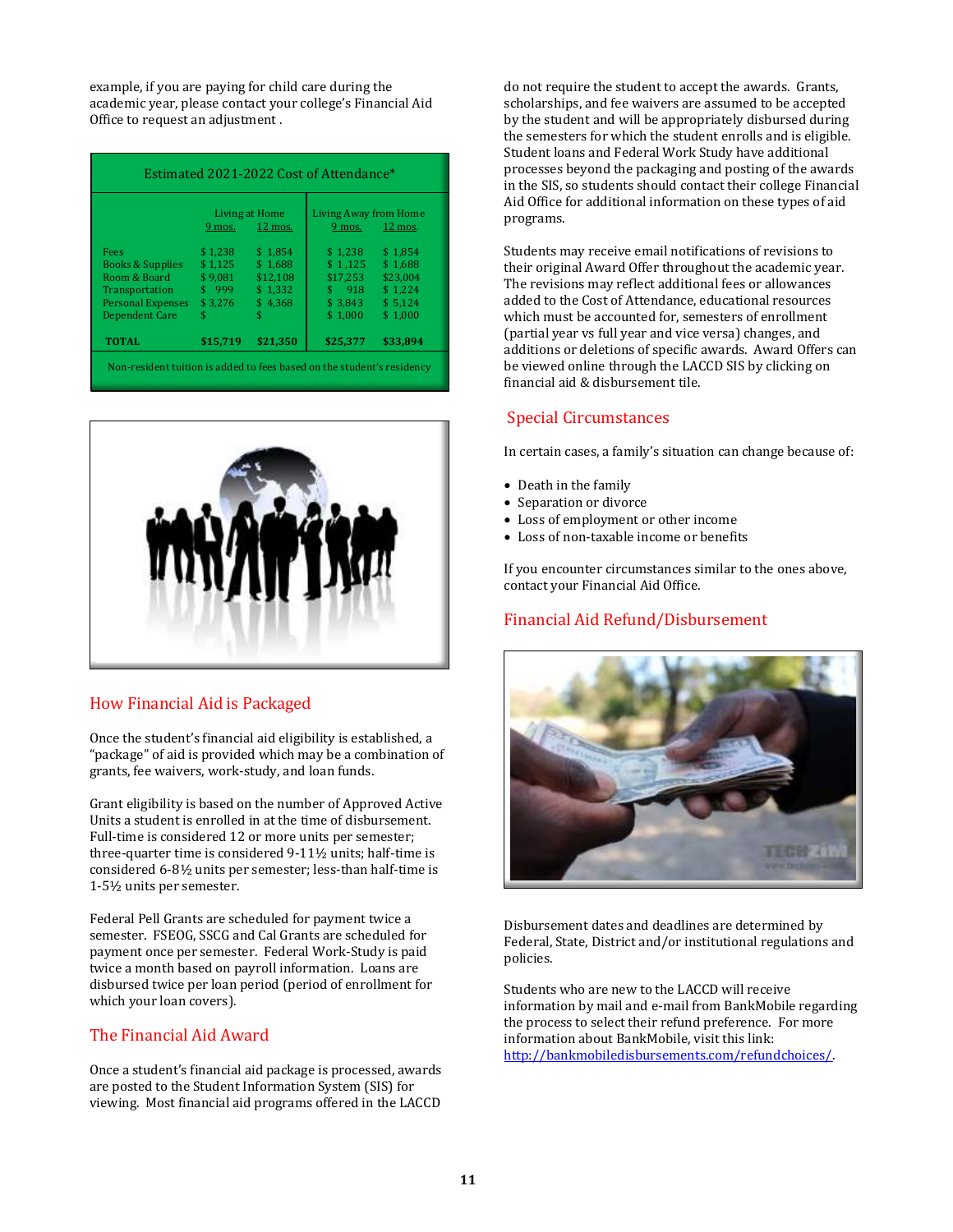AB540 students who currently have an open bank account or are eligible to open an account will receive their funds electronically via their selected refund preference with BankMobile. All others will receive their refunds by paper check.

It is critical that students update their address on file with the Admissions & Records Office to ensure receipt of their Refund Selection Kit. If you have not received your Refund Selection Kit you should contact your college Business Office.

Disbursements will be adjusted if enrollment is less than full-time. Supplemental disbursements occur throughout the academic year. If your enrollment status has increased and you are due an additional refund, it will be deposited to your account. Disbursements will be adjusted if enrollment increases or decreases. Disbursement for late-starting classes cannot be issued until the class begins. After the second disbursement date of each semester, no further award adjustments can be made based on late enrollment. (Exception: Short-term classes that start after the second disbursement date and Winter classes.)**\***

Students are encouraged to log-on to the Student Information System (SIS) at [mycollege.laccd.edu](http://www.mycollege.laccd.edu/) to view their disbursement information. Please note that if you have an approved Extension Petition, you must be enrolled in approved courses from your petition to receive disbursement.

**\*** *Courses taken during the Winter session are defined as short-term courses. Students must complete their short-term courses that start after the second disbursement date to be eligible for disbursement.*

#### Change of Enrollment Status

Colleges must review disbursement of funds to students each enrollment period to determine if students have received overpayments. If you did not attend any of your classes prior to the first day of instruction, and were dropped by the instructor after you already received financial aid funds, you will have to repay all of the funds you received. If you received a disbursement and then drop units, you may be subject to repayment of some or all of the funds you received.

Example: You were enrolled in 12 units (full-time) at the beginning of the semester and received your first disbursement for \$1,000. You then drop 9 units and remain in 3 units (less-than half-time). The disbursement for less-than half-time enrollment is \$432. You are overpaid \$568 and you must repay this amount before receiving any future financial aid.



#### Return to Title IV (R2T4)

Students who receive federal financial aid and then withdraw from ALL approved classes at their home school may have to repay some or all of the federal funds they received. This also applies to students enrolled at more than one campus.

A student's eligibility for financial aid is based upon enrollment. The Higher Education Amendment of 1998 governs the Return to Title IV Funds Policy for a student who completely withdraws from a period of enrollment (i.e., semester). A student who receives federal financial aid and then withdraws to less than one financial aid eligible unit is considered withdrawn for R2T4 purposes and may have to repay some or all of the federal funds received.

R2T4 rules indicate that during the initial 60% of the semester a student "earns" aid in direct proportion to his/her enrollment. The percentage of time the student remains enrolled is the percentage of aid for that period of enrollment. A student who remains enrolled beyond the 60% point of the semester earns all aid disbursed for the period. "Unearned" aid is the amount of federal financial aid disbursed that exceeds the amount the student has earned. Unearned aid other than Federal Work-Study may be subject to repayment.

If R2T4 calculations determine that a student owes a payment, the student will be notified by email. The student has 45 calendar days from the date of the notification to repay. A hold will be placed on the student's academic and financial aid records. The hold will prevent the student from receiving college services and will jeopardize future financial aid eligibility at all institutions. Unpaid overpayments will be reported to the US Department of Education for collection.

Students should contact the Financial Aid Office before withdrawing from all of their classes to understand the implications of their actions. Please refer to the college schedule of classes or the college catalog for the policy regarding the refunding of enrollment fees and nonresident tuition refund.

Students who withdraw prior to receiving the disbursement may be eligible for a post withdrawal disbursement.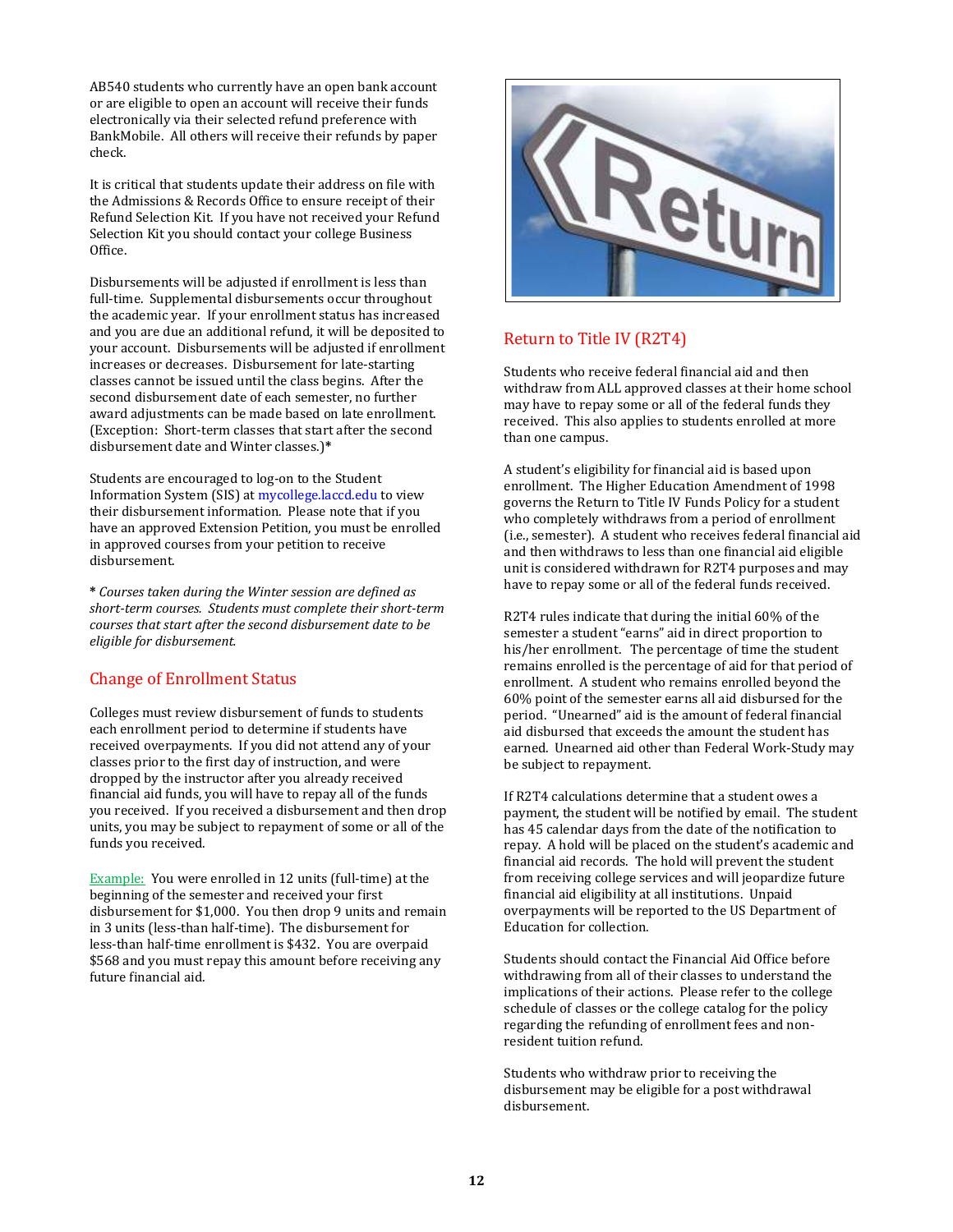#### Student Responsibilities



Students must take responsibilities for:

- 1. Checking their email a[t mycollege.laccd.edu](http://www.mycollege.laccd.edu/) on a regular basis. All official communication will be done through this website.
- 2. Submitting all financial aid applications and requested documents by specified deadlines.
- 3. Having a valid Social Security Number (SSN) on file in the Admissions & Records Office for the purpose of processing and reporting federal aid and most state aid (this does not apply to California Dream Act applicants).
- 4. Enrolling in an eligible program which is defined as a Certificate of Achievement, an associate degree (AA/AS), baccalaureate degree, a two-year academic transfer program that is acceptable for full credit toward a baccalaureate degree. Students must declare an eligible educational goal and major.
- 5. Maintaining Satisfactory Academic Progress (SAP) standards.
- 6. Completing all financial aid forms ACCURATELY AND COMPLETELY. If this is not done, aid could be delayed. Errors must be corrected before any financial aid can be disbursed.
- 7. Reading and understanding all financial aid forms and information. We advise students to retain copies of all documents submitted.
- 8. Notifying the appropriate entity (college, lender, California Student Aid Commission, US Department of Education, etc.) of changes in your name, address, school enrollment status, or transfer to another college.
- 9. Dropping or withdrawing from classes for which you are no longer attending and actively participating.
- 10. Repaying financial aid funds if determined to be ineligible to receive funds for any reason (i.e. Return to Title IV, overpayments, over-awards).
- 11. Providing accurate information. Intentional misreporting of information on application forms for financial aid is a violation of the law and is considered a criminal offense subject to penalties under the US Criminal Code, and the denial of the student's application. Additionally, regulations require that all cases of suspected fraud emanating from misrepresentation be reported to the US Department of Education Office of Inspector General (OIG).

#### Satisfactory Academic Program (SAP) Policy



#### General Information

In accordance with the Higher Education Act of 1965, as amended, the Los Angeles Community College District (LACCD) established the following standards of Satisfactory Academic Progress (SAP). These standards apply to all students who apply for and receive financial aid from the programs listed below.

- Federal Pell Grant
- Iraq and Afghanistan Service Grant
- Federal Supplemental Educational Opportunity Grant (FSEOG)
- Federal Work Study (FWS)
- Federal Direct (student) and PLUS (parent) Loan
- Student Success Completion Grant (SSCG)
- California Grant (A, B and C)
- California National Guard Education Assistance Award Program (CNG EAAP)

Current and previous coursework earned at any college within the LACCD will be reviewed for compliance with the standards put forth in this policy. Units reported on transcripts submitted to Admissions & Records Offices in the LACCD may be evaluated for SAP purposes.

#### Consortium Courses

- All classes throughout the LACCD will be included when reviewing satisfactory academic progress.
- For students aided under a Consortium Agreement with colleges outside the LACCD, consortium class units will be counted during satisfactory academic progress review.

#### Transfer Units



Transfer units from institutions outside the LACCD may be counted for SAP standing.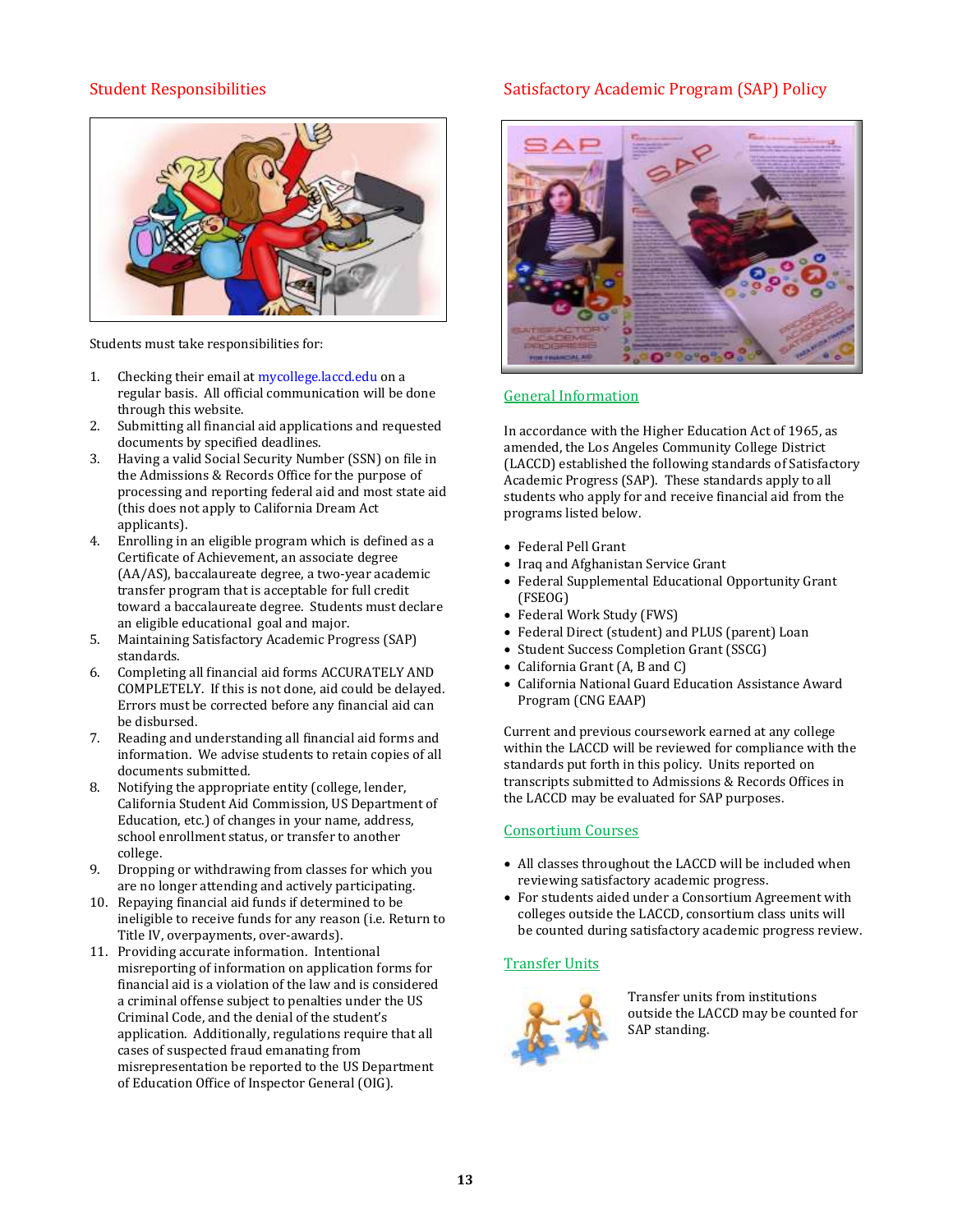#### General Requirements

Students receiving financial aid must be enrolled in an eligible program. An eligible program is defined as:

- A Certificate of Achievement, or
- An associate degree (AA or AS), or
- A two-year academic transfer program that is acceptable for full credit toward a bachelor's degree, or
- Bachelor's Degree



#### Satisfactory Academic Progress Standards

To meet satisfactory academic progress standards, students must:

- Maintain a 2.0 or higher cumulative GPA (Grade Point Average)
- Successfully complete a minimum of 66.5% of cumulative units attempted:
	- ➢ Entries recorded in the student's academic record as Fail (F), Incomplete (INC), No Pass (NP), No Credit (NC or NCR), Excused withdrawal (EW), and/or Withdrawal (W) are not considered to be successfully completed and must be less than 33% of the cumulative units attempted.
- Have attempted less than 150% of the number of units required of the student's academic program.
	- ➢ Remedial ESL and other remedial classes classified as "Basic Skills" are excluded from the unit limit when determining attempted units.

Students who have already earned an associate or higher degree outside the LACCD (excluding students enrolled under the BA/BS Dental Hygiene program at West Los Angeles College) will not need to follow the petition process.

➢ In Progress (IP) grades count as attempted units in the maximum time frame only. They do not affect cumulative grade point average in the qualitative measure nor are they included as completed units in the quantitative measure.

#### Application of Standards

- Satisfactory Academic Progress for financial aid applicants will be determined at the end of each payment period/semester.
- Students who were initially in good standing but now have a cumulative GPA of less than 2.0 and/or their successful completion rate is less than 66.5% will receive Warning notifications by email but remain eligible for the following term of enrollment in the LACCD.
- Students will be disqualified if they have one or more of the following academic deficiencies:
	- ➢ Total units attempted (excluding remedial ESL and other remedial classes) are equal to or greater than 150% of the normal length of their academic program.
	- $\triangleright$  Cumulative GPA is less than 2.0 following a semester for which the student received a Warning Notification.
	- $\triangleright$  Cumulative successful completion is less than 66.5% following a semester for which the student received a Warning Notification.
- Students who are disqualified from financial aid will be notified by email and receive information regarding the petition process.
- Student with extenuating circumstances are encouraged to complete the petition process at their Home School to regain financial aid eligibility. Please check with our college for the submission deadline.
- A student who has been disqualified at **any** college in the LACCD is disqualified at all colleges within the LACCD.



#### Maximum Time Length

Students need to complete their objective before reaching the 150% limit. Exceptions may be made when the requirements of a student's objective cause the student to exceed the maximum time limit.

The table below shows the normal completion time and maximum time for certificate programs of varying lengths.

| Units for a Certificate | Normal length | Maximum Length |
|-------------------------|---------------|----------------|
| 16 to 24                | 2 semesters   | 3 semesters    |
| 25 to 36                | 3 semesters   | 5 semesters    |
| 37 to 48                | 4 semesters   | 6 semesters    |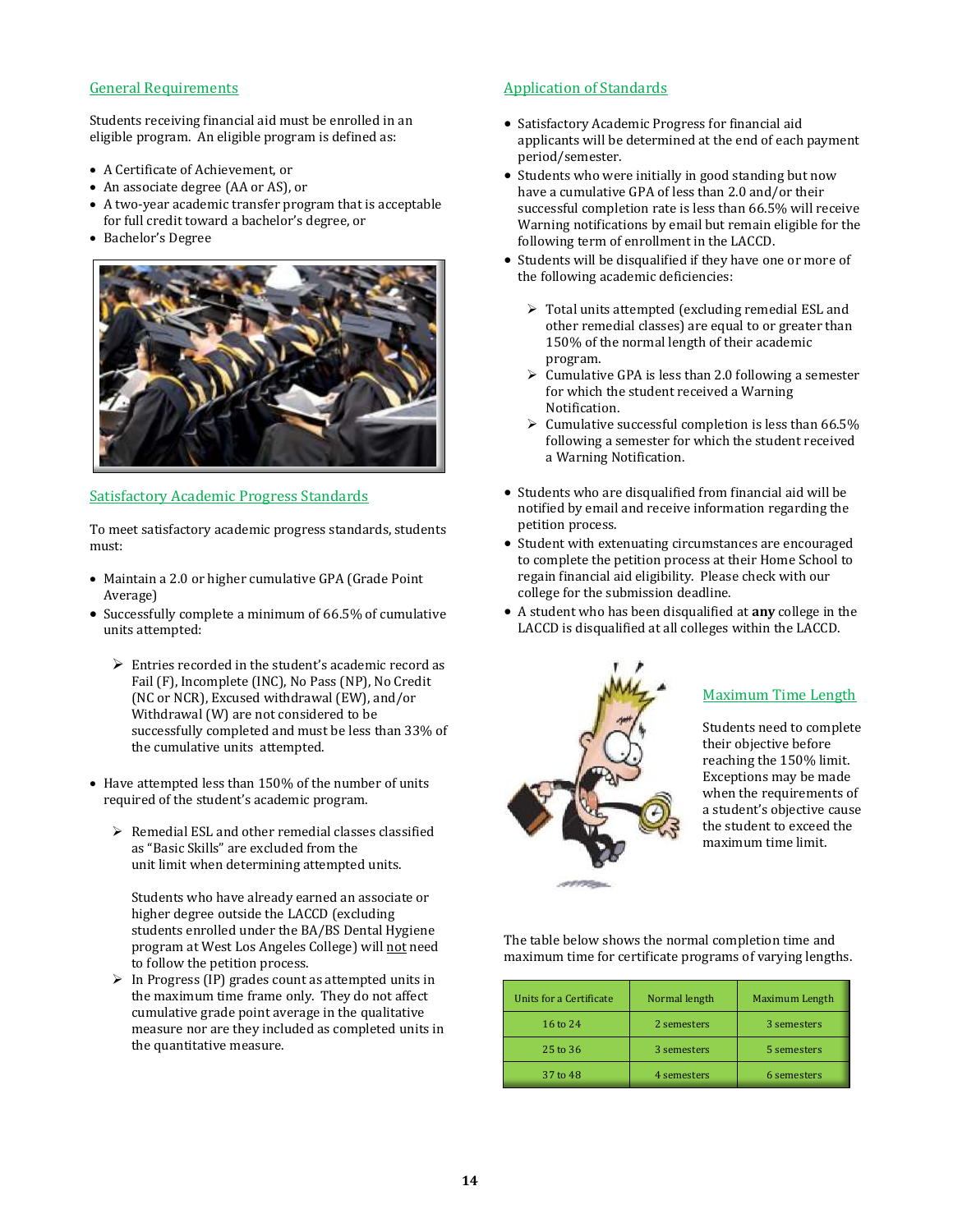Summer and Winter terms are included in the evaluation of Satisfactory Academic Progress standards. Summer is considered a separate semester for evaluation purposes. Winter, as it is combined with the Fall semester for disbursement purposes,



will be included with the Fall semester for SAP evaluation purposes.

#### Fraud

A student who attempts to obtain financial aid by



fraudulent means will be suspended from financial aid for unsatisfactory conduct. The college will report such instances to local law enforcement agencies, to the California Student Aid Commission, and to the US Department of

Education Office of Inspector General. Restitution of any financial aid received in such manner will be required.

#### Other Information You Should Know

| <b>Federal School Codes</b><br>(for use on the FAFSA and California Dream Act applicants) |                                         |  |  |  |
|-------------------------------------------------------------------------------------------|-----------------------------------------|--|--|--|
| 001222                                                                                    | East Los Angeles College (FAFSA)        |  |  |  |
| 022260                                                                                    | East Los Angeles College (CA Dream Act) |  |  |  |
| 001223                                                                                    | Los Angeles City College                |  |  |  |
| 001224                                                                                    | Los Angeles Harbor College              |  |  |  |
| 012550                                                                                    | <b>Los Angeles Mission College</b>      |  |  |  |
| 001226                                                                                    | Los Angeles Pierce College              |  |  |  |
| 007047                                                                                    | Los Angeles Southwest College           |  |  |  |
| 001227                                                                                    | Los Angeles Trade-Technical College     |  |  |  |
| 001228                                                                                    | Los Angeles Valley College              |  |  |  |
| 008596                                                                                    | <b>West Los Angeles College</b>         |  |  |  |

Information regarding the various accreditations or licenses under which each LACCD campus operates is available through the Office of Academic Affairs and/or the Admissions & Records Office at the individual colleges.

#### FERPA and Financial Aid

The Family Educational Rights and Privacy Act of 1974 (FERPA) protects the privacy of student records by requiring prior written consent before disclosing personally identifiable information to a third party. It applies to colleges and universities that receive funding from the feral government.

#### 1098T

1098Ts are provided by the Business Office or on your student portal for students who paid for fees out of pocket. (This is NOT AVAILABLE in the Financial Aid Office)

#### Retention

Information regarding the retention of Los Angeles Community College District students can be obtained from the Admissions & Records office of each campus. You can also visi[t scorecard.cccco.edu.](http://www.scorecard.cccco.edu/)

#### Substance Abuse

Each college is required to provide information to students aimed at preventing substance abuse (drug and alcohol) abuse. Contact the Student Health Center for details on what information and/or services are available at your college.

#### State Tax Offset

Students should be aware that state income tax refunds might be offset by the institution for repayment of financial aid funds if it is determined the students were ineligible to receive funds, have defaulted on a student loan, or owe other debts to the school.

#### Frequently used Web sites

- [mycollege.laccd.edu](http://www.mycollege.laccd.edu/) Student Information System
- [elac.edu](http://www.elac.edu/) East Los Angeles College
- [lacitycollege.edu](http://www.lacitycollege.edu/) Los Angeles City College
- [lahc.edu](http://www.lahc.edu/) Los Angeles Harbor College
- [lamission.edu](http://www.lamission.edu/) Los Angeles Mission College
- [piercecollege.edu](http://www.piercecollege.edu/) Los Angeles Pierce College
- [lasc.edu](http://www.lasc.edu/) Los Angeles Southwest College
- [lattc.edu](http://www.lattc.edu/) Los Angeles Trade-Technical College
- [lavc.edu](http://www.lavc.edu/) Los Angeles Valley College
- [wlac.edu](http://www.wlac.edu/) West Los Angeles College
- [laccd.edu](http://www.laccd.edu/) Los Angeles Community College District
- csac.ca.gov California Student Aid Commission
- dream.csac.ca.gov California Dream Act
- mygrantinfo.csac.ca.gov Manage your Cal Grant
- [calgrants.org](http://www.calgrants.org/) Information about Cal Grant
- [studenta](http://www.fafsa.gov/)id.gov Free Application for Federal Student Aid (FAFSA) on the web, the US Department of Education's (ED) official site for completing the FAFSA.
- [studentaid.gov](http://www.fsaid.ed.gov/) Create and manage your FSA ID
- [studentaid.gov](http://www.studentloans.gov/) Direct Loan Information (ED)
- [studentaid.gov](http://www.studentaid.gov/) online resources for a wide range of financial aid topics
- studentaid.gov check your federal student loans and Pell Grant Usage.
- [fastweb.com](http://www.fastweb.com/) scholarship search engine
- collegeboard.org scholarship search engine
- [collegeanswer.com](http://www.collegeanswer.com/) scholarship search engine
- [irs.gov](http://www.irs.gov/) Internal Revenue Service site for tax information
- [ssa.gov](http://www.ssa.gov/) US Social Security Administration
- [sss.gov](http://www.sss.gov/) Selective Service System
- [bankmobilevibe.com](http://www.bankmobilevibe.com/) Bank Mobile Vibe
- [calcollegepromise.org](http://www.lacollegepromise.org/) LA College Promise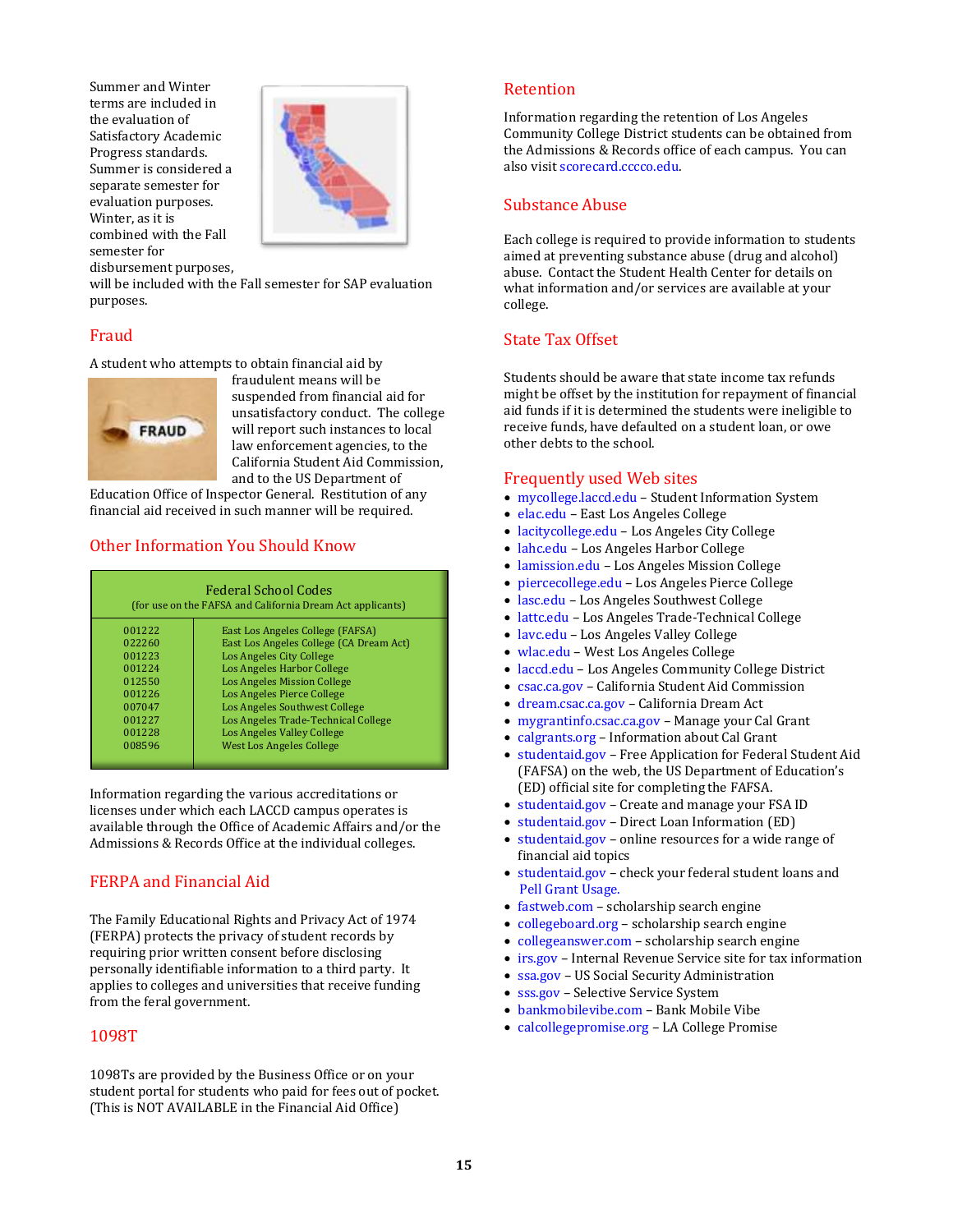#### Equal Opportunity

The Los Angeles Community College District is committed to a philosophy of equal opportunity/equal access in all of its employment, educational programs, and services. Thus, we are firmly committed to a policy of nondiscrimination on the basis of race, color, national origin, ancestry, religion, creed, sex, age, disability, marital status, sexual orientation, or veteran status in our employment or educational programs and activities.

Each college is the District has its own Office of Diversity, Equity & Inclusion. Direct initial inquiries to District Office (213) 891-2315.



#### Telephone Numbers

For more information about federal and state aid programs and related services, please contact the following:

| <b>Federal Student Aid Information Center</b>                 | $(800)$ -4-fed-aid<br>(800) 433-3243 |
|---------------------------------------------------------------|--------------------------------------|
| <b>TTY</b> users (for hearing impaired)                       | (800) 730-8913                       |
| <b>Ed Office of Inspector General (USDE OIG)</b><br>$\bullet$ | $(800)$ 647-8733                     |
| <b>California Student Aid Commission (CSAC)</b><br>$\bullet$  | (888)-CA-GRANT<br>$(888)$ 224-7268   |
| Loan Origination Center's Consolidation Dept.                 | $(800)$ 557-7394                     |
| <b>Direct Loan Servicing Center</b><br>$\bullet$              | $(800)$ 848-0979                     |
| <b>TTY</b> users (for hearing impaired)                       | $(800)$ 730-8913                     |
| <b>Selective Service Registration</b><br>$\bullet$            | $(847)$ 688-6888                     |
| <b>TTY</b> users (for hearing impaired)                       | $(800)$ 877-8339                     |
| <b>Social Security Administration</b><br>$\bullet$            | $(800)$ 772-1213                     |
| <b>TTY</b> users (for hearing impaired)                       | $(800)$ 325-0778                     |
| myLACCDcard (BankMobile Vibe)                                 | $(877)$ 327-9515                     |

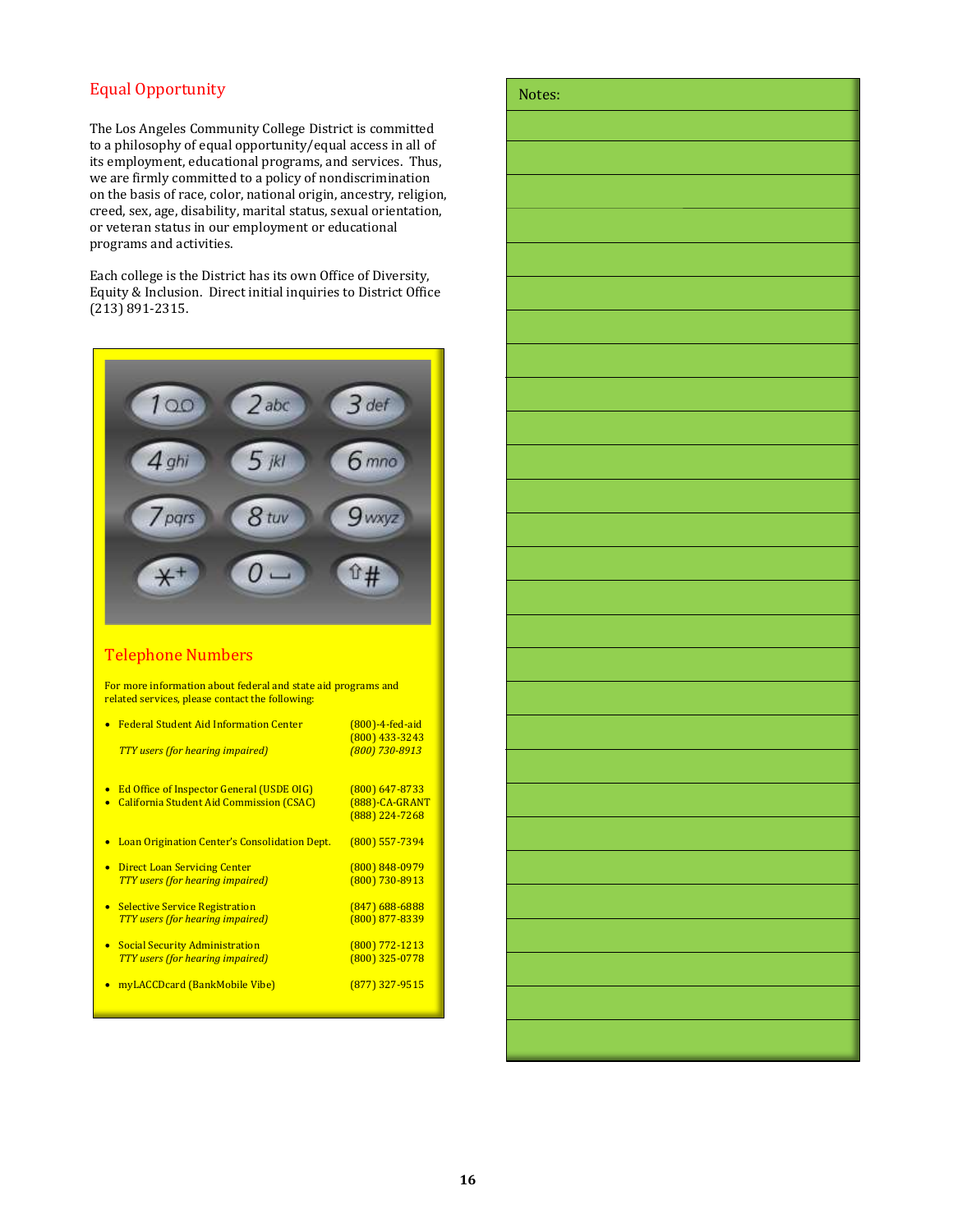# AWARD AND REFUND INFORMATION

#### Understanding Your Award Summary



To view your Award Summary, log in to the Student Information System (SIS) at [mycollege.laccd.edu.](file:///C:/Users/garciarc/Documents/BROCHURES%20n%20FORMS/HELPINGhandbook/2020-21/2020-21.docx) Your award package was developed according to federal, state, Los Angeles Community College District (LACCD) and institutional regulations to help meet your financial need for the 2021-22 academic year. All awards depend on available funds and are initially based on full-time enrollment. The Financial Aid Office reserves the right to modify and aid commitments at any time due to changes in the student's financial status, change in enrollment, changes in the availability of funds, or changes in federal and state laws, LACCD or institutional regulations and/or policies.

If there is a change in your eligibility, it will be reflected on the Student Information System a[t mycollege.laccd.edu.](file:///C:/Users/garciarc/Documents/BROCHURES%20n%20FORMS/HELPINGhandbook/2020-21/2020-21.docx)

All students are responsible for keeping track of their financial aid file and awards through the LACCD Student Information System (SIS).

Financial aid consists of grants, waivers, work-study, scholarships, and loans to help meet your educational expenses. You may accept or decline all or part of your financial aid award offer. However, if you decline an award, a substitute may not be available. Financial aid is considered supplemental to the family's resources, student earnings, and assistance received from to other sources. **Applicants are reminded that they should not expect financial aid to meet basic living costs. Financial aid is intended to pay for education-related expenses during the academic year.**

Please note that there are certain programs that require enrollment of at least half-time (six approve units).

If your Award Summary includes Federal Work Study, check with the Financial Aid Office for deadlines to accept or decline the award(s).



#### Determining Your Financial Need

#### *How are Need and Expected Family Contribution (EFC) Determined?*

Most financial aid awards are based on demonstrated financial need, which is the difference between the Cost of Attendance (COA) and the Expected Family Contribution (EFC). COA – EFC = Need. Your EFC is determined from the information you reported on the Free Application for Federal Student Aid (FAFSA) or California Dream Act Application (CADAA). All awards are subject to availability of funds.

#### *How is Cost of Attendance Established?*

Standardized budgets (COA) have been established by each college. Students with similar circumstances will receive the same allowances for tuitions and fees, room and board, books, supplies, transportations, and personal expenses. Adjustments may be made on an exception basis to a student's COA for certain documented expenses. For example, if you are paying for child care during the academic year, please contact your college's Financial Aid Office to request an adjustment.

#### *How is Financial Aid Awarded?*

Your financial aid eligibility is determined using Federal Methodology (for FAFSA applicants). Awards can consist of a combination of grants, waivers, work-study, scholarships and/or loans.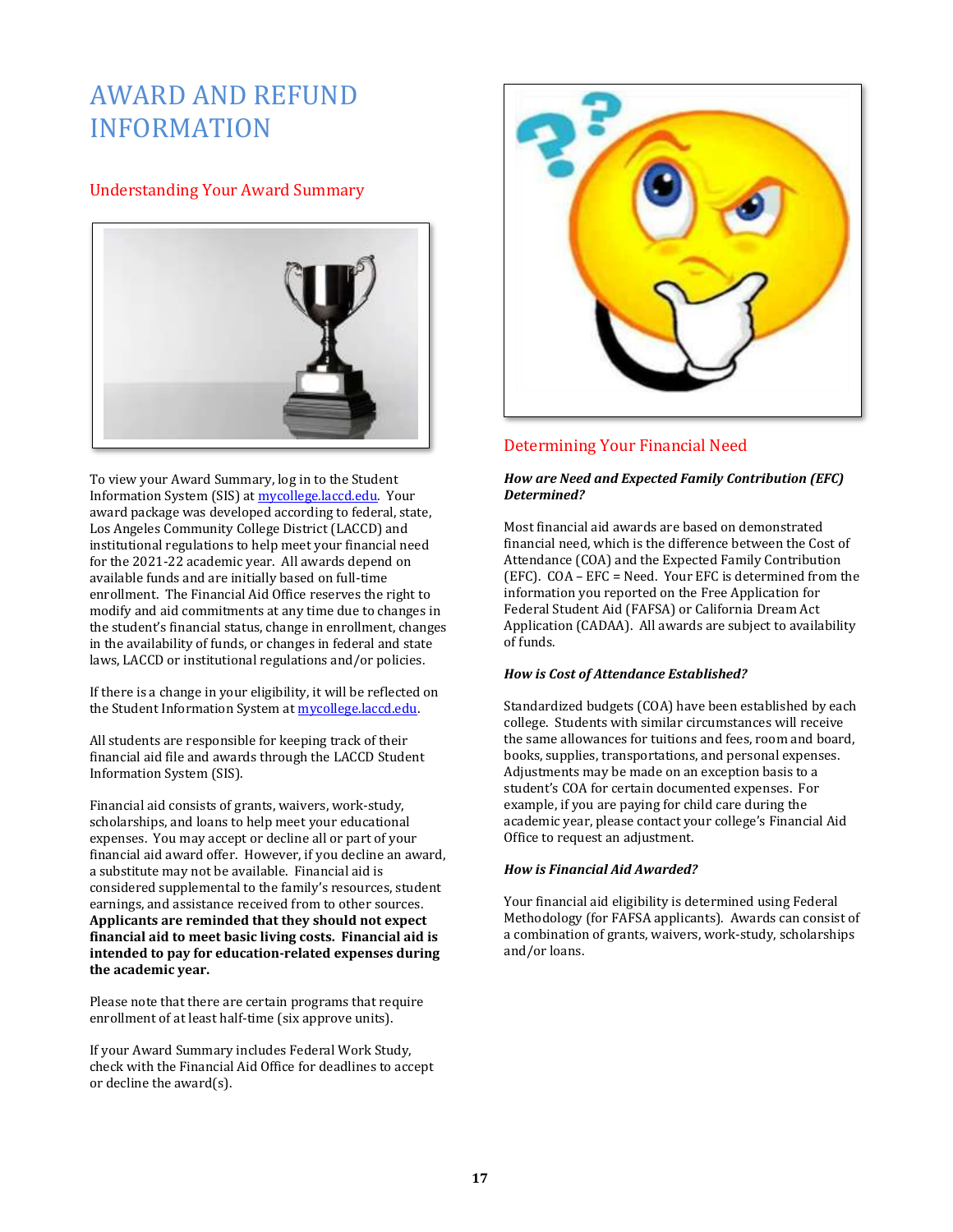#### Use the Los Angeles Community College District (LACCD) Student Information System (SIS) To check the status of your financial aid and award package **mycollege.LACCD.edu**

# SAMPLE COLLEGE FINANCING PLAN

#### Estimated Financial Aid Budget

This figure (also known as your Cost of Attendance) is the amount we estimate it will cost you to attend college for 2021-2022 academic year, based on full-time enrollment. The COA includes tuition and fees, books and supplies, room and board, transportation, and personal expenses

#### Resources

- Expected Family Contribution (EFC) this is the amount the federal government expects you and/or your family can contribute to the costs of attending college.
- Total Aid This figure totals all the financial aid programs listed in the Financial Aid Award section.

#### Remaining Need

This is the difference between your Cost of Attendance less any family contribution (EFC) and any aid offers we've made to you. Although we try to minimize your remaining need, you may need to utilize other resources to meet any costs not met through financial aid or family resources.

#### Financial Aid Awards

This section lists all the financial aid programs you are eligible to receive.

#### Over Award

If the total amount of your financial aid exceeds Your Cost of Attendance or Estimated Need resulting in a negative Remaining Need, we may need to adjust your financial aid awards. Certain federal and state programs to require us to adjust awards to eliminate over awarding. You may be required to repay any over award.

## **Financial Aid Financial Aid Summary** Financial Aid Year 2021-22 The information below is a calculation of your estimated need Estimated Financial Aid Budget **23,549.00** Expected Family Contribution 0.00\* Estimated Needed 23,549.00 Total Aid 10,627.00 Remaining Need 12,922.00 Currency used is US dollar: This is your financial aid eligibility based on your estimated financial aid (budget) cost, family contribution, and estimated need for this aid year

| <b>Financial Aid</b><br><b>Award Summary</b><br><b>Financial Aid Year 2021-22</b><br>Select the term hyperlinks below to see more detailed information. |            |           |           |  |
|---------------------------------------------------------------------------------------------------------------------------------------------------------|------------|-----------|-----------|--|
| <b>Award Description</b>                                                                                                                                | Category   | Offered   | Accepted  |  |
| Pell Grant LAMC                                                                                                                                         | Grant      | 6,495.00  | 6,495.00  |  |
| <b>FSEOG Grant LAMC</b>                                                                                                                                 | Grant      | 400.00    | 400.00    |  |
| Federal Work Study LAMC                                                                                                                                 | Work/Study | 2,000.00  | 2,000.00  |  |
| CalG B LAMC                                                                                                                                             | Grant      | 836.00    | 836.00    |  |
| <b>CA College Prom Grant</b>                                                                                                                            | Waiver     | 1,196.00  | 1,196.00  |  |
| <b>Aid Year Totals</b>                                                                                                                                  |            | 10,627.00 | 10,627.00 |  |
| Currency used is US Dollars                                                                                                                             |            |           |           |  |

#### Enrollment Requirements

To receive financial aid funds, students must be enrolled in coursework required for their educational goal and major. Furthermore, some financial aid programs require students to be enrolled at least half-time (six Approved Units)

#### Repeated Coursework

A student cannot receive a financial aid payment more than once for a course that has already been passed. A passing grade is anything other than W, EW, MW, NP, and F. This does not affect the California College Promise Grant (CCPG, fee waiver).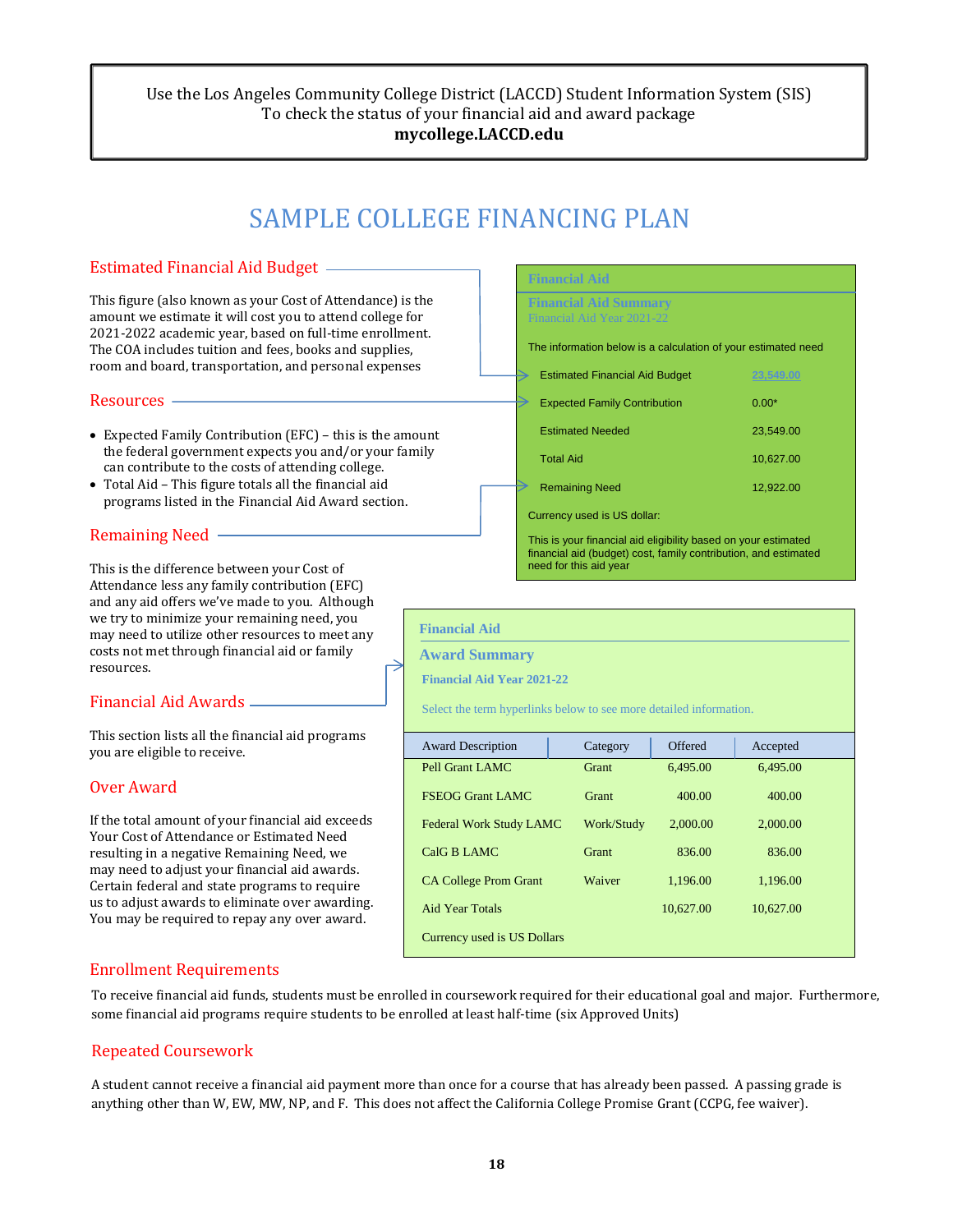

#### Disbursement

Disbursement dates and deadlines are determined by Federal, State, District and/or institutional regulations and policies. Disbursement dates and amounts displayed in the Student Information System are estimates until actual disbursements are processed.

Students who are new to the LACCD will receive information by mail and e-mail from BankMobile regarding the process to select their refund preference. For more information about BankMobile, visit this link: [https://bankmobiledisbursements.com/refundchoices/.](https://bankmobiledisbursements.com/refundchoices/)

AB540 students who currently have an open bank account or are eligible to open an account will receive their funds electronically via their selected refund preference with BankMobile. All others will their refunds by paper check.

It is critical that students update their address on file with the Admissions & Records Office to ensure receipt of their Refund Selection Kit. If you have not received your Refund Selection Kit, contact the college Business Office.

Students receiving a disbursement from a federal student loan have the right to cancel their loan disbursement. Contact the Financial Aid Office at the college for details on loan disbursement cancellation.

Disbursement will be adjusted if enrollment is less than full-time. Supplemental disbursements occur throughout the academic year. If your enrollment status has increased and you are due an additional refund, it will be deposited to your account. Disbursements will be adjusted if enrollment increases or decreases. Disbursement for late-starting classes cannot be issued until the class begins. After the financial aid census (freeze) date of each semester, no further award adjustments can be made based on late enrollment. (Exception: Short-term classes that start after the financial aid census (freeze) date and winter classes.)**\***

*(\* - Courses taken during the winter session are defined as short-term courses. Student must complete the short-term courses that start after the financial aid census (freeze) to be eligible for disbursement.)*

Students are encouraged to log in to the Student Information System (SIS) at mycollege.laccd.edu to view their disbursement information. Please note that if you have an approved Extension Petition, you must be enrolled in approved active courses on you petition to receive

#### Additional Important Refund Information

- Any outstanding institutional debt will be deducted from financial aid refund.
- If you have not authorized the LACCD to automatically deduct any outstanding balances (institutional debts) from any funds that you will be receiving, college services may be withheld including future financial aid refund.
- If you have not selected your refund selection preference, refund will be delayed.
- The District retains the right to reverse your refund from your selected refund preference with BankMobile if you never attend class(es) or are found to be ineligible for your disbursement.
- You may only receive financial aid at one institution at a time per payment period (fall, spring, or summer).
- Students may not receive federal aid for remedial coursework beyond their initial 30 attempted remedial units.
- If you audit a class, you are not eligible to receive a California College Promise Grant or any other financial aid for this course. You are solely responsible for the payment of fees associated with audited classes.
- It is the student's responsibility to officially drop classes (including zero-unit classes such as tutoring or workshops) with Admissions and Records or through the SIS.